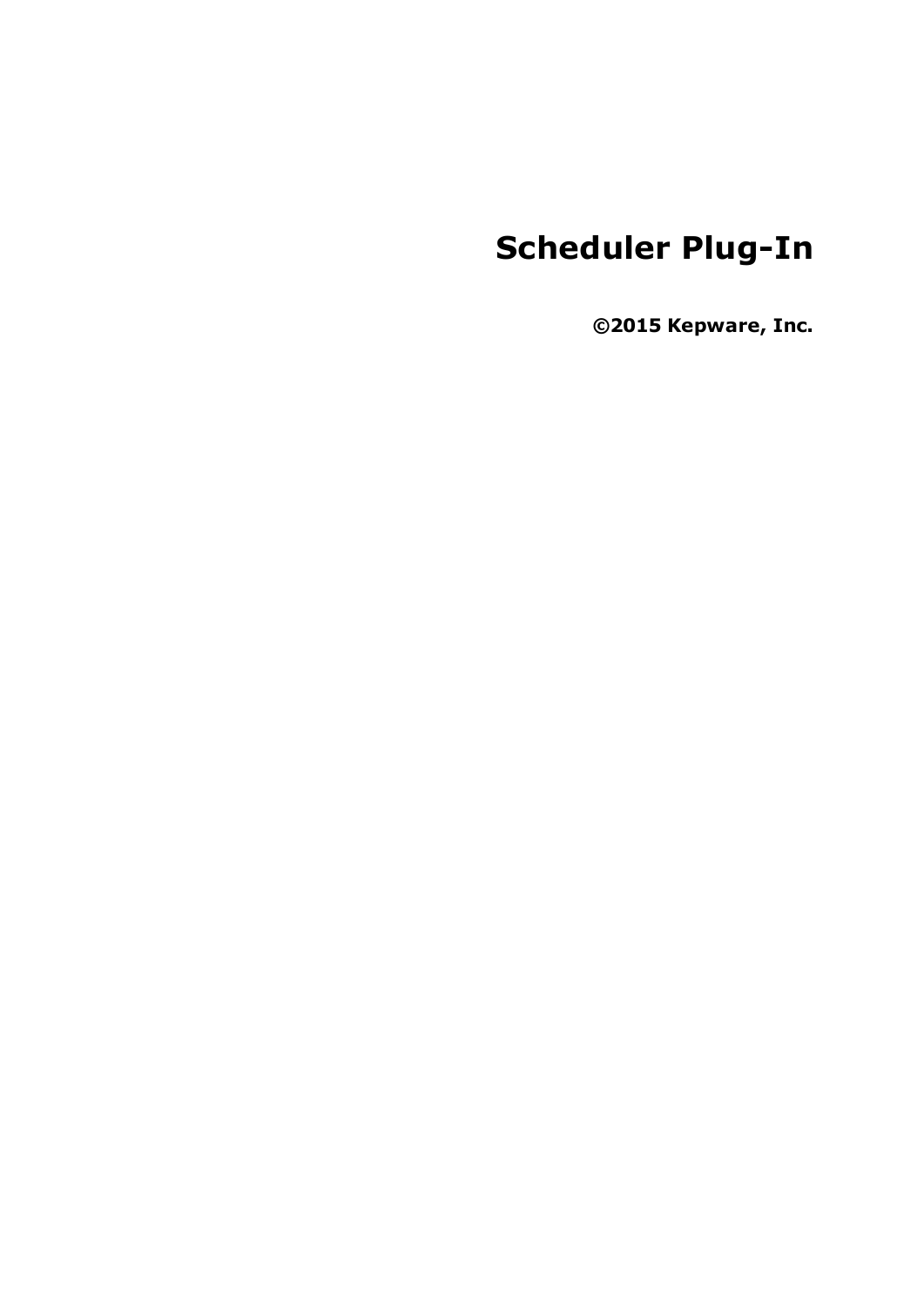# <span id="page-1-0"></span>**Table of Contents**

| Demand poll for device <device name=""> in schedule <schedule name=""> ended. 26</schedule></device>                             |  |
|----------------------------------------------------------------------------------------------------------------------------------|--|
| Demand poll for device <device name=""> in schedule <schedule name=""> failed. 26</schedule></device>                            |  |
| Demand poll for device <device name=""> in schedule <schedule name=""> ignored because one is already</schedule></device>        |  |
| Demand poll for device <device name=""> in schedule <schedule name=""> started. 27</schedule></device>                           |  |
| Device <device name=""> in schedule <schedule name=""> has been <enabled disabled>27</enabled disabled></schedule></device>      |  |
| Device <device name=""> is being <placed in taken="" of="" out=""> 'Do not scan, demand poll only' mode by the</placed></device> |  |
| <enabled disabled=""  =""> override for <device name=""> in schedule <schedule name="">. 28</schedule></device></enabled>        |  |
| Error adding item <tag name="">. System and internal tags cannot be scheduled. 28</tag>                                          |  |
| Error adding item <tag name="">. This is not a valid static or dynamic tag.  28</tag>                                            |  |
| Error adding item <tag name="">. This item already exists in schedule <schedule name="">. 28</schedule></tag>                    |  |
| Failed to initiate read for <tag name="">. A read will be attempted at the start of each scheduled poll. 29</tag>                |  |
|                                                                                                                                  |  |
| Failed to register <tag name="">. Registration will be attempted at the start of each scheduled poll. 29</tag>                   |  |
| Failed to start <device name="">, all devices are either in override mode or disabled. 30</device>                               |  |
| Failed to write <priority> to <schedule name=""> because schedule priority must be between 1 and</schedule></priority>           |  |
| Next recurrence for <schedule name=""> will occur at <time> local time. 30</time></schedule>                                     |  |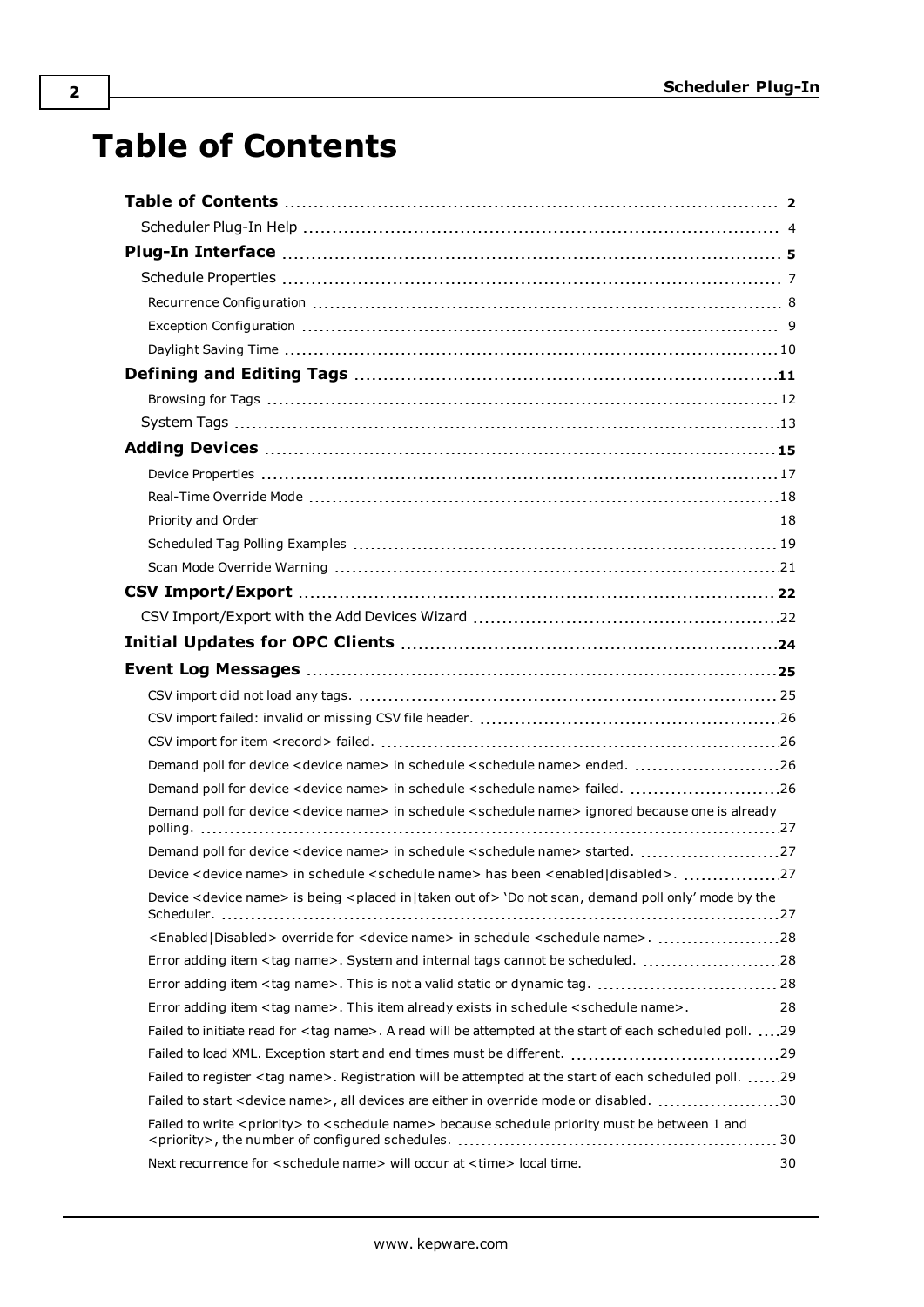| The poll scheduled for <schedule name=""> at 'local time' has overrun. The next poll will begin as soon</schedule> |  |
|--------------------------------------------------------------------------------------------------------------------|--|
| Scheduled poll for <schedule name=""> ignored due to exception time. Next recurrence will occur at</schedule>      |  |
| Scheduled poll for <schedule name=""> completed with errors. At least one device in the poll group did</schedule>  |  |
|                                                                                                                    |  |
|                                                                                                                    |  |
|                                                                                                                    |  |
|                                                                                                                    |  |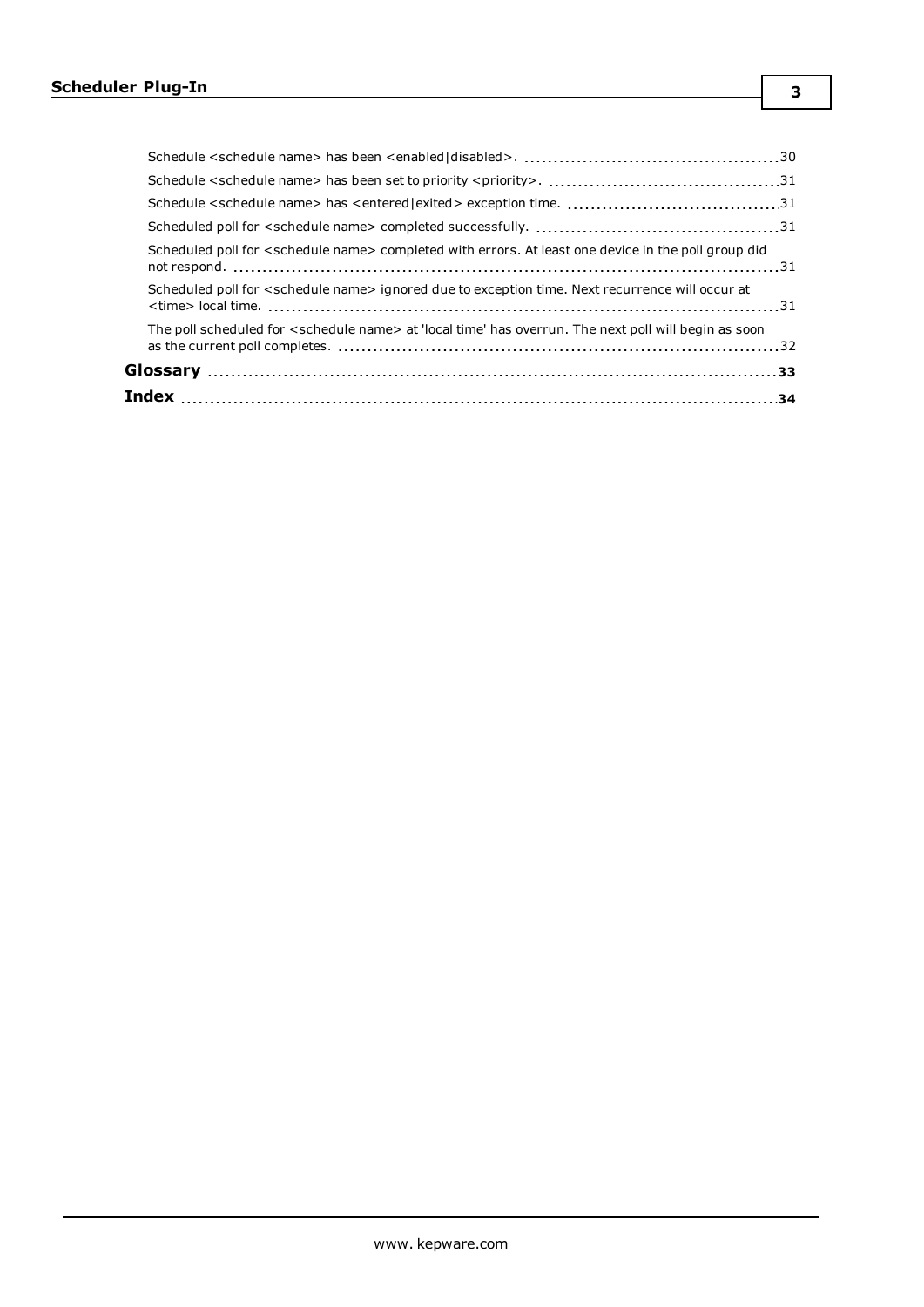### <span id="page-3-0"></span>**Scheduler Plug-In Help**

Help version 1.007

#### **CONTENTS**

**[Overview](#page-3-1)** What is the Scheduler Plug-In?

#### **Plug-In [Interface](#page-4-0)**

How do I navigate the Scheduler Plug-In?

**[System](#page-12-0) Tags** Which system tags does the Scheduler Plug-In support?

#### **Error [Descriptions](#page-24-0)**

What error messages does the Scheduler Plug-In produce?

#### <span id="page-3-1"></span>**Overview**

The Scheduler Plug-In allows the server to control communications to connected devices. This is critical in SCADA industries, like oil and gas and water/waste water, where communication bandwidth is limited and tight control of polling is necessary.

The Scheduler Plug-In is used to define a schedule and a collection of devices and tags to poll on that schedule. For example, it is possible to configure a schedule to poll all status data for well sites every 15 minutes, starting on the hour. Once the server collects this data, it's available to any and all clients.

The Scheduler Plug-In simplifies creating and managing many devices with the same tag sets. The Scheduler also supports static and dynamic tags, copy and paste, CSV import/export, and provides system tags for review and optimization of scheduling performance.

Device polling is controlled by the client-requested scan rate without the Scheduler Plug-in. Once a schedule is created for a device, polling is controlled through the schedule. This overrides existing configurations and includes data only from those tags defined in the schedule. Ensure that all desired data is defined in a schedule during the transition to communication managed through the Scheduler Plug-in.

**Notes**: If using both the Scheduler Plug-In and the Media-Level [Redundancy](#page-18-1) Plug-In, additional configuration is required to tune the application.

A client requesting scans beyond the bandwidth capability cannot receive all the requested data.

**See Also**: **[Priority](#page-17-1) and Order Plug-In [Interface](#page-4-0) Override [Warning](#page-20-0)**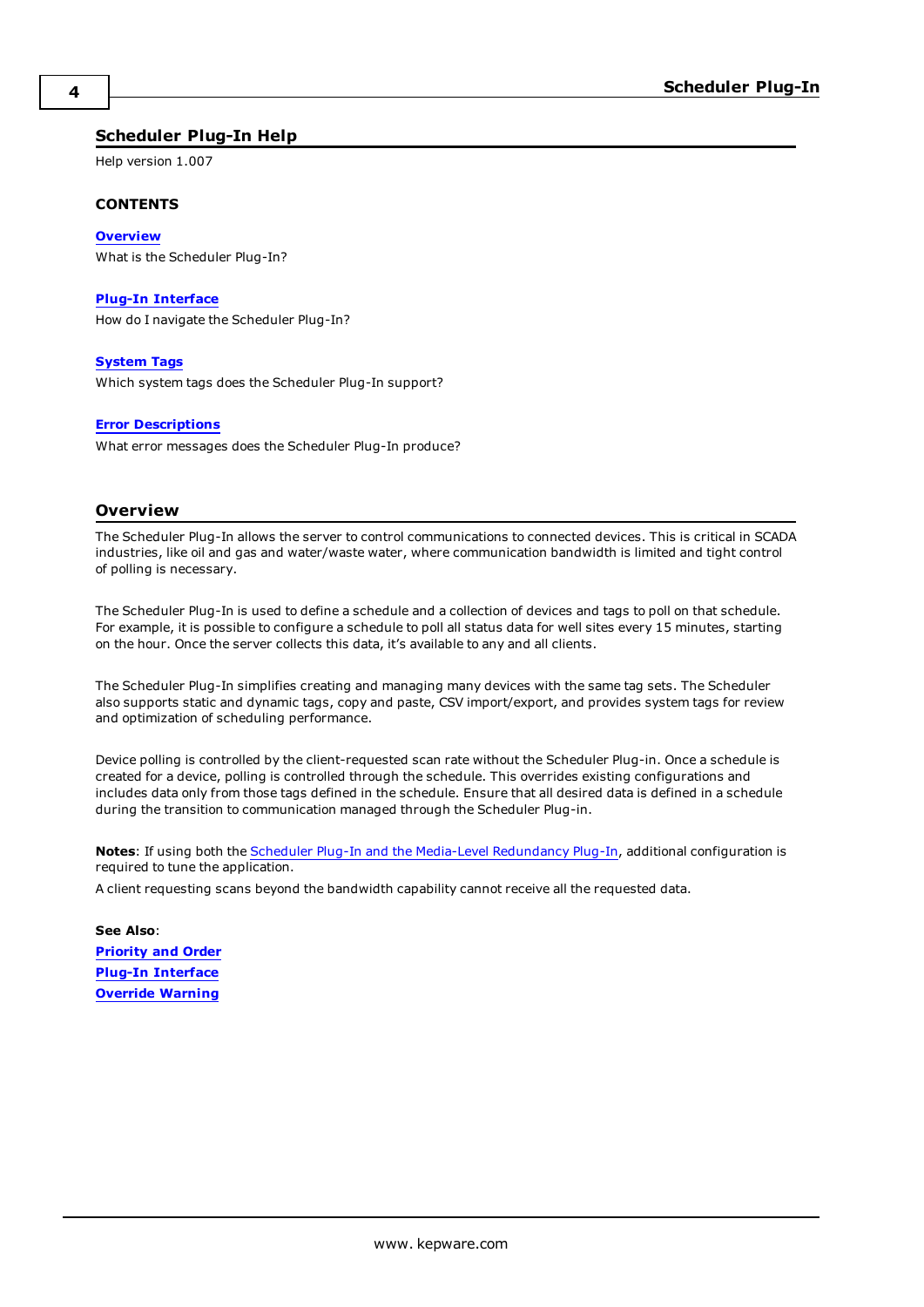### <span id="page-4-0"></span>**Plug-In Interface**

The Scheduler Plug-In is divided into three panes: the Project View, the Detail View, and the Event Log View.

| Runtime<br>Edit<br><b>File</b><br>$\rightarrow$<br>H             | View<br><b>Tools</b><br><b>Scheduler</b><br>ø                                                                                            | Runtime<br>Help<br>圈<br>$\mathbf{r}$<br>₹.                               | - 0 3<br>嘛<br>$\frac{M}{2}$<br>$\circ$<br>會<br>и,<br>匷<br>a B<br>后<br>◉<br>×                                                                                                                                                                                                 |
|------------------------------------------------------------------|------------------------------------------------------------------------------------------------------------------------------------------|--------------------------------------------------------------------------|------------------------------------------------------------------------------------------------------------------------------------------------------------------------------------------------------------------------------------------------------------------------------|
| ⊟ Fo Schedule1<br>G-Co Schedule2                                 | See Help for Device Redundancy limitations<br><b>M</b> Real-Time<br><b>Channel1</b><br><b>In Device1</b><br><b>Real-Tin Project View</b> | ۵<br>◉<br>$\left( \blacktriangledown \right)$<br>۲                       | Name<br>Group1.K0003<br>Group1.K0004<br>Group1.K0007<br><b>Detail View</b>                                                                                                                                                                                                   |
| Date<br>$(i)$ 1/8/2015<br>$(i)$ 1/8/2015<br>$(i)$ 1/8/2015       | Time<br>10:46:49 AM<br>10:46:49 AM<br>10:46:49 AM                                                                                        | Source<br>Scheduler Plug-in<br>Scheduler Plug-in<br>Scher Event Log View | Event<br>Scheduled poll for 'Schedule1' started at 1/8/2015 10:46:49 AM local<br>Scheduled poll for 'Schedule1' completed successfully at 1/8/2015 1<br>poll for 'Schedule1' will occur at 1/8/2015 10:46:50                                                                 |
| $(i)$ 1/8/2015<br>$(i)$ 1/8/2015<br>$(i)$ 1/8/2015<br>∢<br>Ready | 10:46:50 AM<br>10:46:50 AM<br>10:46:50 AM                                                                                                | Scheauier Plug-in<br>Scheduler Plug-in<br>Scheduler Plua-in              | Schequied poil for 'Schedule1' started at 1/8/2015 10:46:50 AM local<br>Scheduled poll for 'Schedule1' completed successfully at 1/8/2015 1<br>Next scheduled poll for 'Schedule1' will occur at 1/8/2015 10:46:51<br>ш<br>Clients: 0<br>Active tags: 1 of 4<br>Default User |

#### <span id="page-4-1"></span>**Button Bar**

The standard buttons are described in the server help system, but specialized buttons added by the Scheduler Plug-In are described below:

- E **Add New Schedule**: Opens the Schedule [Properties](#page-6-0) dialog box, where a new schedule can be defined.
- **Define New Tag**: Opens the Tag [Properties](#page-6-0) dialog box, where a new tag can be defined and added to a 57 device or schedule.
- **Browse for Tags**: Opens the Tag [Browser](#page-6-0) dialog box, where tags can be located and selected for the schedule.
- **Add Devices**: Invokes the Add [Devices](#page-14-0) Wizard, which steps through selecting similar devices and their **Tips** tags for the schedule.
- $\circ$ **Enable**: Activates the selected device or schedule for polling.
- <span id="page-4-2"></span> $\circledcirc$ **Disable**: Prevents the selected device or schedule from polling activity.

#### **Project View**

This view displays schedules that control when real-time data is read from devices and delivered to internal and external clients. When static and/or dynamic tags are added to a schedule, they're automatically grouped into "Channels" and "Devices" under the Real-Time folder.



misconfiguration because communication across the channel cannot be controlled by the schedule for that device. To resolve the issue, add the unscheduled devices to a schedule.



- **Real-Time**: Channel/device tag data polled by the Scheduler Plug-In.
- **Enabled Channel**: Scheduled and demand polling occurs for all valid and enabled child devices. When a referenced channel is moved or deleted, the change is reflected in the Scheduler.
- **Invalid Channel**: This channel is no longer valid in the project; none of the child devices or tags can be polled.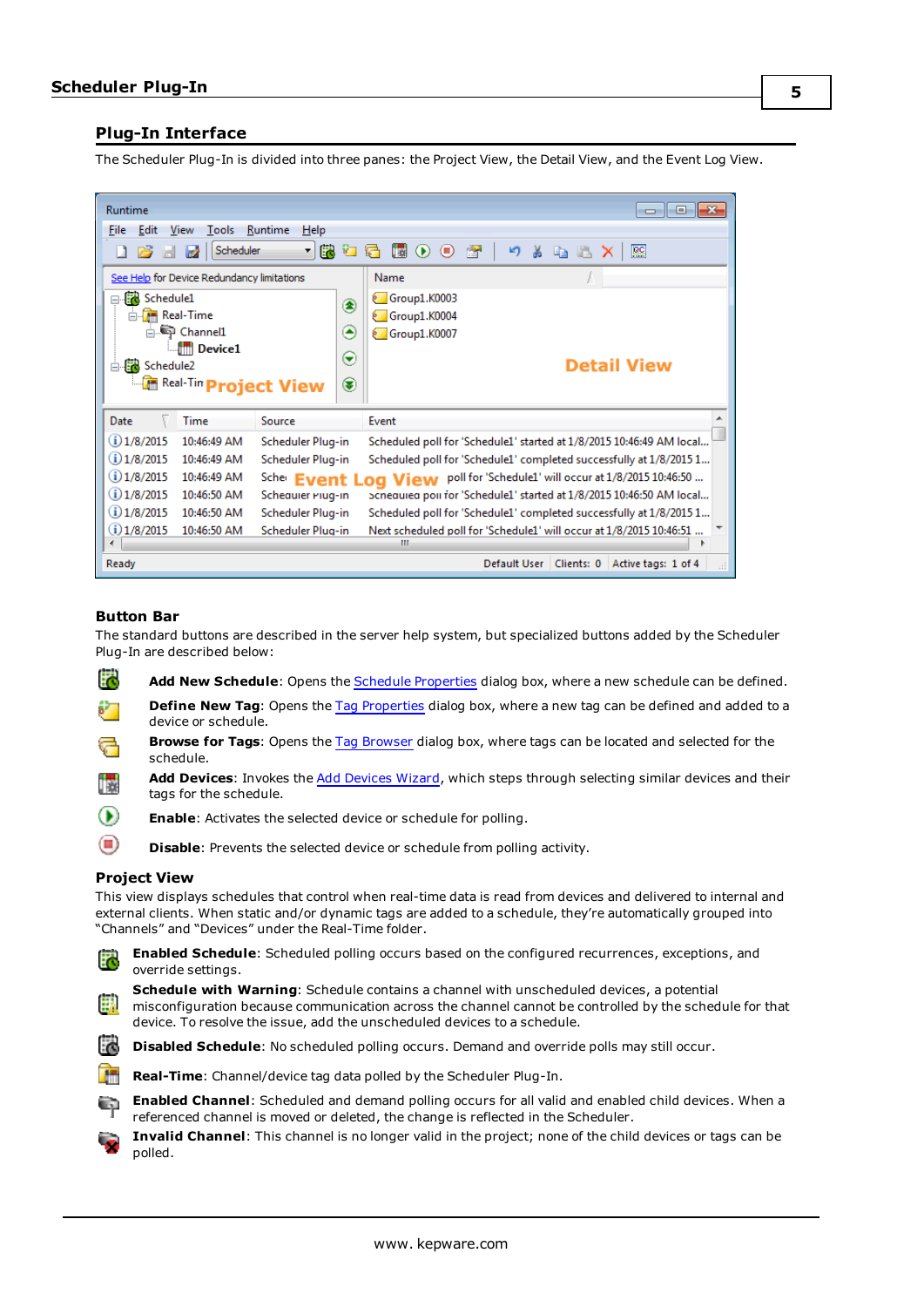**Enabled Device**: The device is polled when scheduled polls, demand polls, or override polls occur. When üπ a referenced device is moved or deleted, the change is reflected in the Scheduler.

ľΔ **Overridden Device**: The device is configured for [real-time](#page-17-0) override.

**Disabled Device**: Device is not polled when scheduled polls, demand polls, and or override polls occur.

12. **Invalid Device**: This device is no longer valid in the project. Device cannot be polled.

The priority of the schedules is also controlled through the Project View. Use the ordering buttons to the right to move schedules up and down the priority list. *For more information, refer to [Priority](#page-17-1) and Order*.

- ☎ Moves the selected schedule to the top of the list, making it first priority.
- (▲) Moves the selected schedule up one place in the list.
- $\odot$ Moves the selected schedule down one place in the list.
- $\odot$ Moves the selected schedule to the bottom of the list, making it last priority.

#### **Notes**:

- 1. To avoid conflicts, configuring a tag within the Scheduler Plug-In automatically disables [Scanned](#page-32-0) Reads and redirects all [Client-Driven](#page-32-0) Reads item requests for all items/tags for that device. Ultimately, the schedule configuration and data availability of the physical device determine when and what data updates are made available to external/internal client applications in the server.
- 2. Tag(s) may be included in an unlimited number of schedules. *For more information, refer to [Schedule](#page-6-0) and Adding [Devices](#page-14-0).*

#### <span id="page-5-0"></span>**Detail View**

This view depends on the folder selected in the Project View. When a device is selected, the Detail View displays the scheduled tags for that device. When a channel is selected, the Detail View displays the scheduled tags for the devices in that channel. The following icons indicate tag states.

**Valid Tag**: Tag is polled when scheduled, demand, and override polls occur on the parent device.

**Invalid Tag**: The tag is no longer valid in the project and cannot be polled. This can occur when a referenced tag is moved or deleted.

### <span id="page-5-1"></span>**Event Log View**

This view displays error, warning, and [information](#page-24-0) messages for the plug-in and the server. The source of Scheduler Plug-In events is listed as "Scheduler Plug-In" in the Event Log View.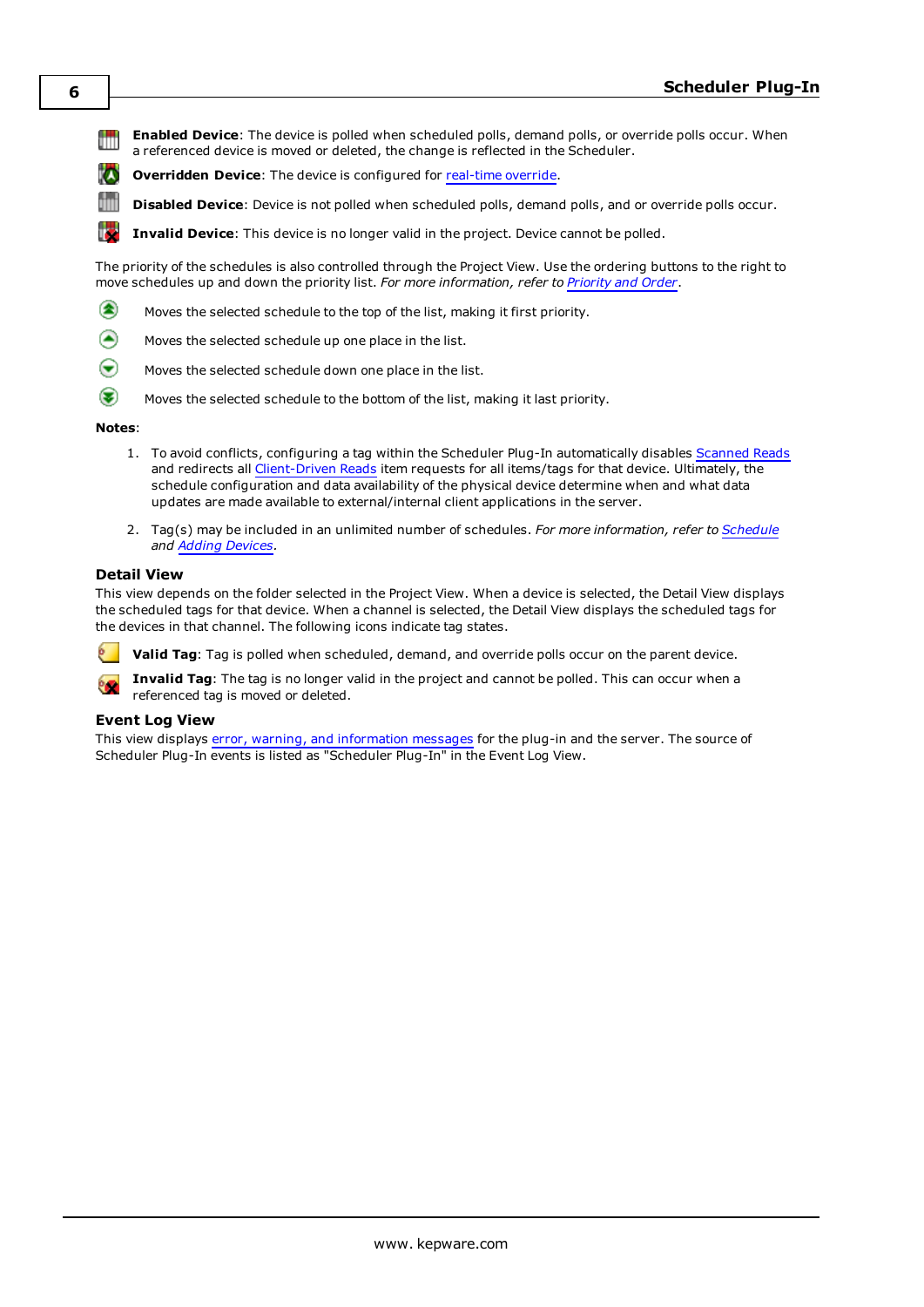### <span id="page-6-0"></span>**Schedule Properties**

The schedule controls when data is collected from the devices configured in that schedule.

| <b>Schedule Properties</b>                                 |                                           |                                                                                            | ЭS |
|------------------------------------------------------------|-------------------------------------------|--------------------------------------------------------------------------------------------|----|
| Configuration                                              | Schedule 1                                |                                                                                            |    |
| Name:                                                      |                                           |                                                                                            |    |
| Priority:                                                  |                                           | $\mathbf{1}$                                                                               |    |
|                                                            | Real-Time Schedule Override (Seconds):    | 600                                                                                        |    |
|                                                            | Daylight Saving Time Transition Behavior: | Synchronize with Poll Interval<br>Synchronize with Poll Interval<br>Synchronize with Clock |    |
| Polling                                                    |                                           |                                                                                            |    |
| Recurrences:                                               |                                           | Exceptions:                                                                                |    |
| 12:00:00 AM, every 1 Hours<br>12:00:00 AM, every 1 Seconds |                                           |                                                                                            |    |
| Add                                                        | Edit<br>Remove                            | Add<br>Edit<br>Remove                                                                      |    |
| <b>√</b> Enabled                                           |                                           | OK<br>Cancel<br><b>Help</b>                                                                |    |

Descriptions of the settings are as follows:

**Name**: This setting specifies a unique name for the schedule. The default setting is "Schedule*<n>*", where "n" is a number automatically incremented if multiple schedules with the default name are created.

**Priority**: Each schedule has a priority number used to determine the order of schedules polled where multiple schedules are triggered at the same time. By default, new schedules are assigned the lowest [priority](#page-17-1). The priority of schedules is managed in the [Project](#page-4-0) View.

**Real-Time Schedule Override (Seconds)**: This setting specifies the override poll interval in seconds. This interval is used anytime a device is put into override mode. When a device is in [override](#page-17-0) mode, the schedule's recurrence and exception settings are ignored and the device is polled as the highest priority in this period. Use this setting to poll a device that requires service or faster polling. It is not recommended to keep devices in this mode for extended periods. If desired, assign the device to a more frequent schedule. Multiple devices in a schedule can be in override mode. The default setting is 600 seconds (10 minutes).

**Daylight Saving Time Transition Behavior**: This setting is used to control a schedule's behavior when the system time clock is adjusted during Daylight Saving Time (DST). When set to Synchronize with Poll Interval, the Scheduler always polls according to the interval for Interval with Start Time recurrent types to ensure that data is never older than the configured poll interval. When set to Synchronize with Clock, the Scheduler adjusts the poll interval to ensure that the poll times are synchronized with the recurrence Start Time. This setting does not affect Specific Time recurrences or devices using poll override. The default setting is Synchronize with Poll Interval. *For additional information, see [Daylight](#page-9-0) Saving Time .*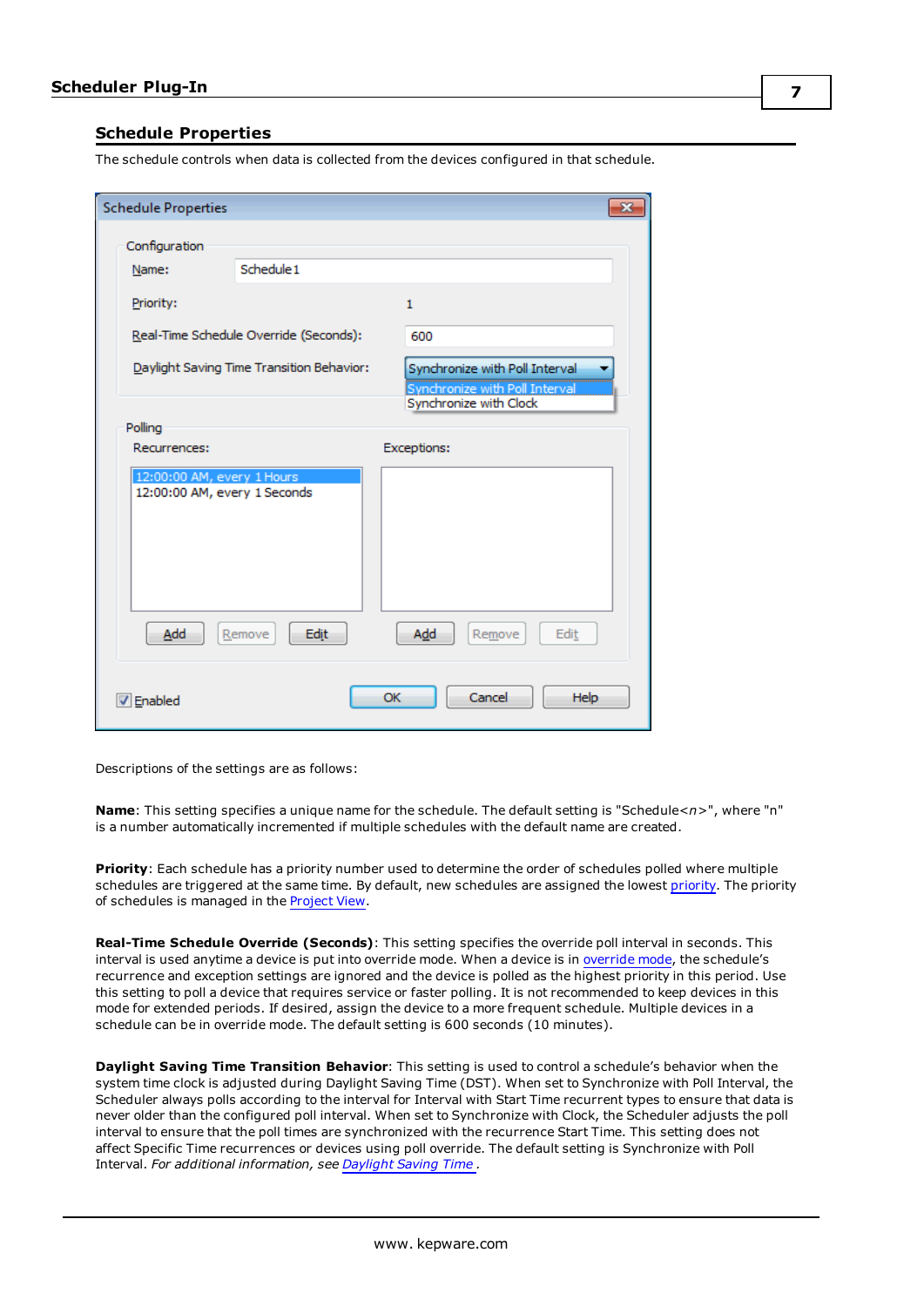**Recurrences**: The list box contains all repeating events currently configured for a schedule. Multiple recurrence patterns can be configured for the same schedule to allow for a variety of poll patterns. All schedules must have at least one recurrence; the default recurrence polls once per hour synchronized to midnight. Use the buttons beneath the recurrence list box to Add, Remove, and Edit the selected recurrence. *For additional information about configuring recurrences, see Recurrence [Configuration.](#page-7-0)*

**Exceptions**: An exception is a period of time where scheduled polls cannot occur. The exceptions list box contains all the times when no data is polled currently configured for a schedule. Like recurrences, multiple exceptions may be configured to allow for a variety of black-out periods. Use the buttons beneath the exceptions list box to Add, Remove, and Edit the selected exception. *For additional information about configuring exceptions, see Exception [Configuration](#page-8-0).*

**Enabled**: When checked, the schedule polls based on the configured recurrences and exceptions. The default setting is enabled.

#### **See Also:**

### <span id="page-7-0"></span>**[Daylight](#page-9-0) Saving Time**

### **Recurrence Configuration**

The recurrence configuration specifies the timing and pattern a schedule uses to determine when scheduled tags are polled.



The Recurrence Type specifies the fundamental behavior of the repeating pattern. The following options are available:

**Interval w/Start Time**: A poll occurs every specified number of seconds, minutes, or hours based on the configured interval and unit. This is the default setting.

- **.** Start Time: Specifies the local synchronization time used for the recurrence.
- **Recur every**: A poll occurs every specified number of the selected time unit.
- <sup>l</sup> **Seconds / Minutes / Hours**: Selects the time unit for how often recurrence polls.

**Specific Time**: A single poll occurs at the specified local time each day.

**.** Start Time: Specifies the local synchronization time used for the recurrence.

**See Also: [System](#page-12-0) Tags**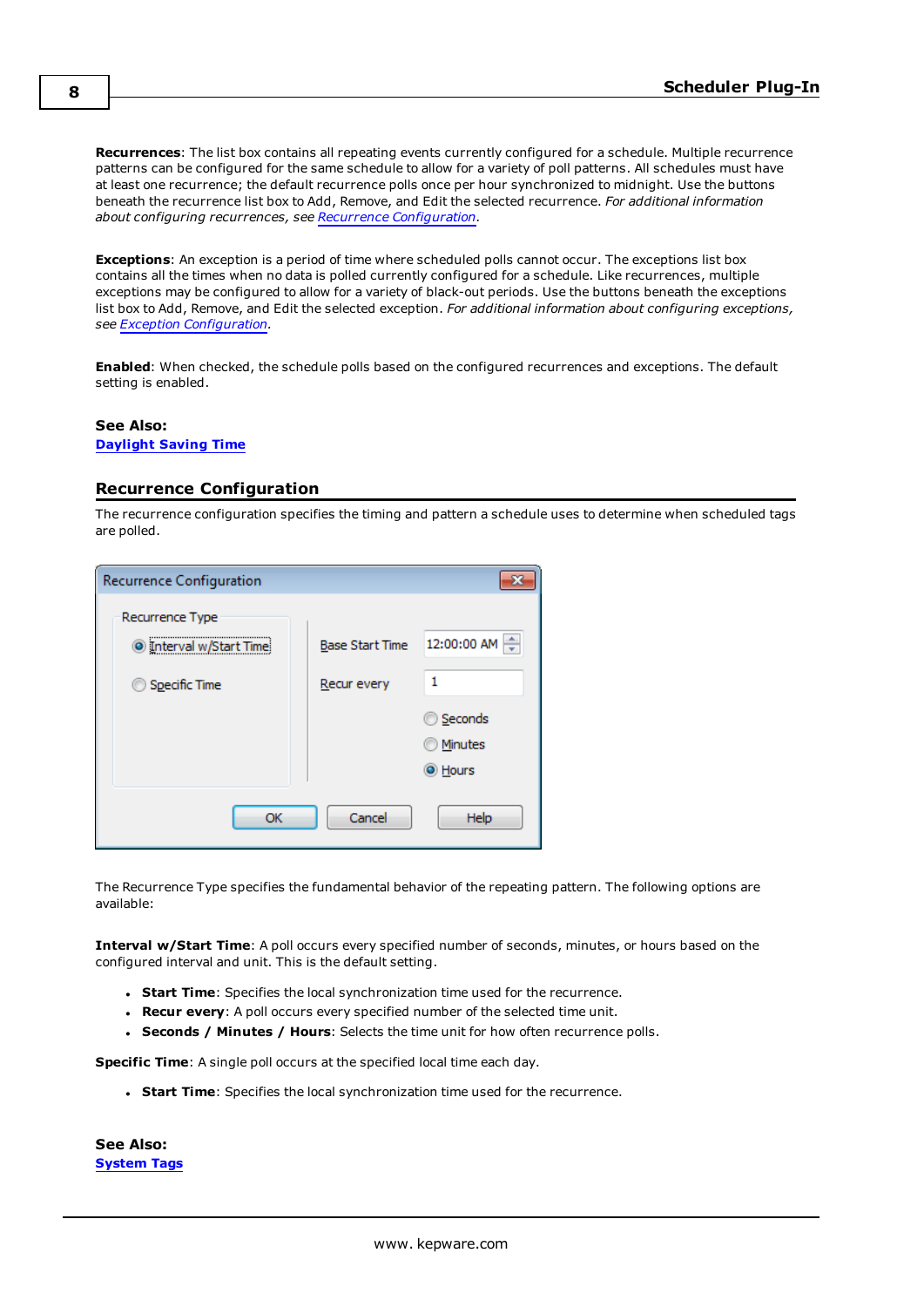### **[Priority](#page-17-1) and Order [Daylight](#page-9-0) Saving Time**

### <span id="page-8-0"></span>**Exception Configuration**

Exceptions define times when no data is polled despite a schedule that would normally poll a device for data. An exception creates a break or "black-out" period to prevent polling for a specified time window.

| <b>Exception Configuration</b>                                         |          | $\mathbf{x}$                          | <b>Exception Configuration</b>                                         |        | $\mathbf{x}$                                                                         |
|------------------------------------------------------------------------|----------|---------------------------------------|------------------------------------------------------------------------|--------|--------------------------------------------------------------------------------------|
| <b>Exception Type</b><br><br><sup>O</sup> Period<br><b>Day of Week</b> | End Time | Start Time 12:00:00 AM<br>12:59:59 AM | <b>Exception Type</b><br><br><sup>O</sup> Period<br><b>Day of Week</b> | Day    | Sunday<br>Sunday<br>Monday<br>Tuesday<br>Wednesday<br>Thursday<br>Friday<br>Saturday |
| OK                                                                     | Cancel   | Help                                  | OK                                                                     | Cancel | Help                                                                                 |

The Exception Type specifies the fundamental behavior of the exclusion from the schedule. The following options are available:

**Period**: No scheduled polls occur during the specified period of the day (every day).

- **Start Time**: Start of the period in local time during which polls do not occur.
- **End Time**: End of the period in local time during which polls do not occur (or the time polls resume).

**Day of Week**: No polls occur on the specified day of the week.

**Day**: Specifies the named day (Sunday, Monday, Tuesday, and so forth.) to be excluded from polling. The day starts at 00:00:00 local time and ends at 11:59:59 local time.

**Note**: Exceptions do not apply to devices with Real-Time Schedule Override enabled. Polling for these devices follows the schedule's Real-Time Schedule Override (Seconds) setting. *For more information, see [Real-Time](#page-17-0) [Schedule](#page-17-0) Override.*

**See Also: [Daylight](#page-9-0) Saving Time**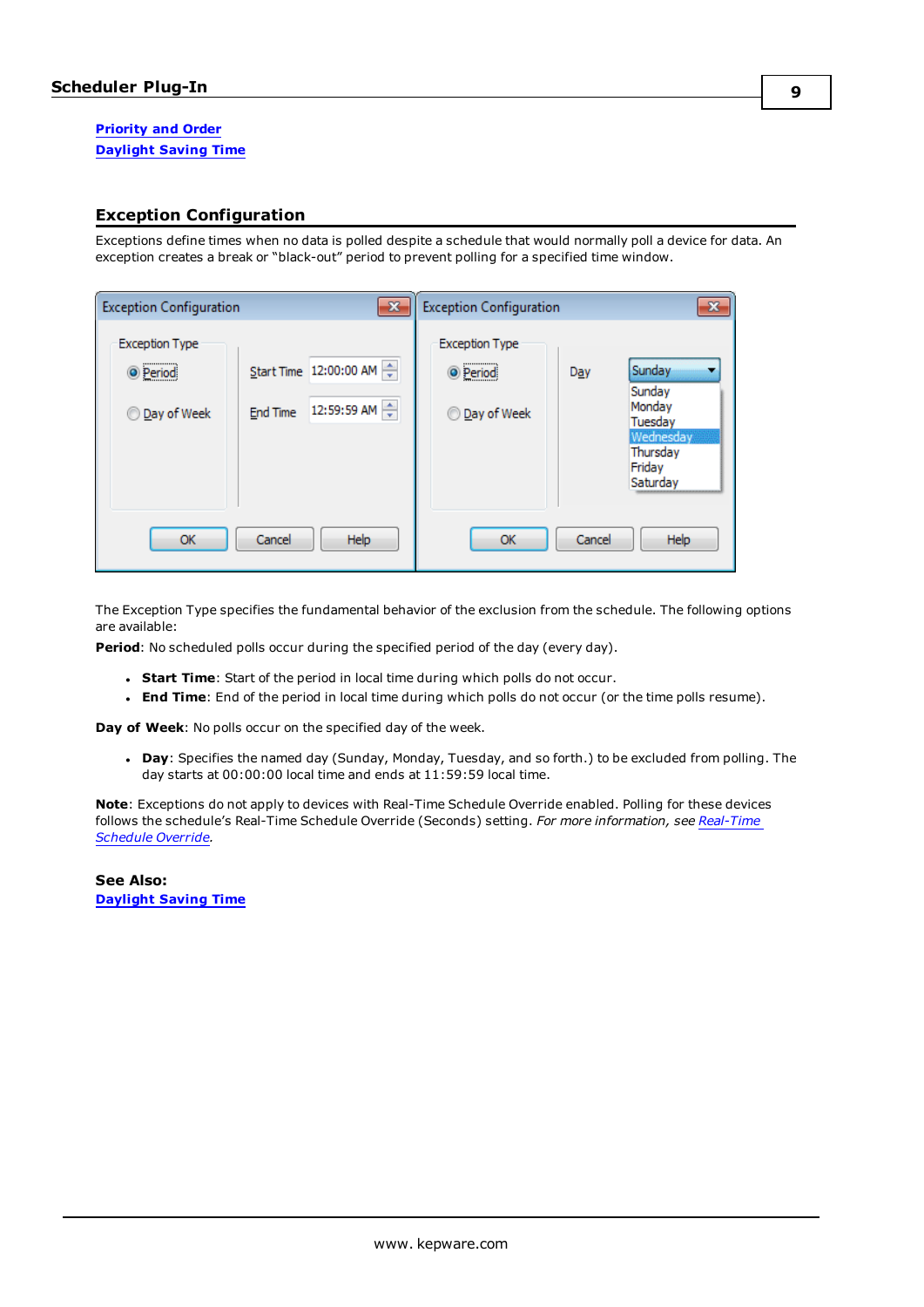### <span id="page-9-0"></span>**Daylight Saving Time**

When the system is using Daylight Saving Time (DST), recurrence and exception start and end time behavior should be considered.

### **The following behavior applies when a schedule's Daylight Saving Time Transition Behavior is set to Synchronize with Poll Interval.**

#### **Transition into Daylight Saving Time (Clocks Move Ahead One Hour)**

To obtain data at a specific time, regardless of the time of year and DST, use the Specific Time recurrence type. The Specific Time recurrence type assures that the poll is started at the configured local time year-around. When using the recurrence type with a poll interval equal to or greater than one hour, the poll start time is adjusted according to local time observing DST. For example, recurrence configured to poll every four hours starting at 12:00 AM polls at 12:00 AM, 4:00 AM, 8:00 AM, 12:00 PM, and so forth. After the poll occurs at 12:00 AM on the morning when Daylight Saving Time starts, the next start time is adjusted to 5:00 AM because the time is shifted ahead by one hour, going from 1:59:59 AM to 3:00 AM. The next schedule poll times are 5:00 AM, 9:00 AM, 1:00 PM, and so forth.

#### **Transition out of Daylight Saving Time (Clocks Move Back One Hour)**

To obtain data at a specific time, regardless of the time of year and DST, use the Specific Time Recurrence type. Polls are started at the configured time year-around. To obtain data at a specific rate, regardless of the time of year and DST, use the Period Recurrence type. When using the recurrence type with an interval equal to or greater than one hour, the next poll start time is adjusted accordingly. For example, a schedule configured to poll every 4 hours starting at 12:00 AM, polls at 12:00 AM, 4:00 AM, 8:00 AM, 12:00 PM, and so forth. After the poll occurs at 12:00 AM on the morning when Daylight Saving Time ends, the next start time is adjusted to 3:00 AM because the time is shifted back by one hour, going from 1:59:59 AM back to 1:00 AM. The next schedule poll times are 3:00 AM, 7:00 AM, 11:00 AM, and so forth.

### **The following behavior applies when a schedule's Daylight Saving Time Transition behavior is set to Synchronize with Clock.**

#### **Transition into Daylight Saving Time (Clocks Move Ahead One Hour)**

To obtain data at a specific time, regardless of the time of year and DST, use the Specific Time recurrence type. The Specific Time recurrence type assures that the poll is started at the configured local time year-around. When using the recurrence type with a poll interval equal to or greater than one hour, the poll start time remains true to the clock setting and does not adjust for any time gained due to a DST transition. For example, recurrence configured to poll every four hours starting at 12:00 AM polls at 12:00 AM, 4:00 AM, 8:00 AM, 12:00 PM, and so forth. After the poll occurs at 12:00 AM on the morning when Daylight Saving Time starts, the next start time will be remain 4:00 AM since the setting remains true to the clock time even though there was a shift in local time. The next schedule poll times are 4:00 AM, 8:00 AM, 12:00 PM, and so forth.

#### **Transition out of Daylight Saving Time (Clocks Move Back One Hour)**

To obtain data at a specific time, regardless of the time of year and DST, use the Specific Time recurrence type. The Specific Time recurrence type assures that the poll is started at the configured local time year-around. When using the recurrence type with a poll interval equal to or greater than one hour, the poll start time remains true to the clock setting and does not adjust for any time gained due to a DST transition. For example, recurrence configured to poll every four hours starting at 12:00 AM polls at 12:00 AM, 4:00 AM, 8:00 AM, 12:00 PM, and so forth. After the poll occurs at 12:00 AM on the morning when Daylight Saving Time starts, the next start time will be remain 4:00 AM since the setting remains true to the clock time even though there was a shift in local time. The next schedule poll times are 4:00 AM, 8:00 AM, 12:00 PM, and so forth.

```
See Also:
Schedule Properties
Recurrence Configuration
Exception Configuration
```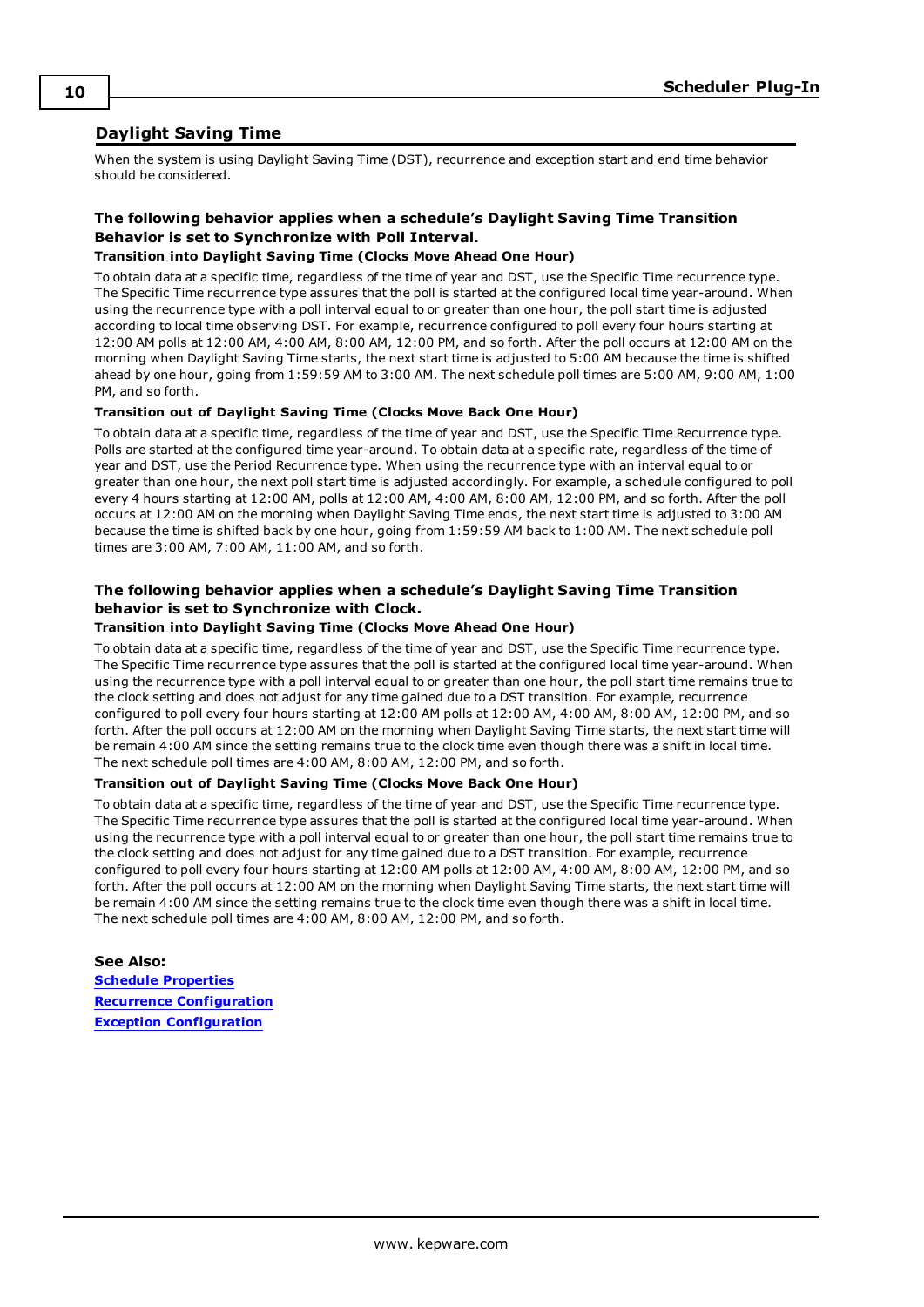### <span id="page-10-0"></span>**Defining and Editing Tags**

Static and dynamic tags must be associated with a schedule for the Scheduler Plug-In to determine which tags from a device should be polled. Tags added to schedules or devices can be edited by right-clicking and selecting **Properties…**.

| <b>T.</b> Tag Properties |              |      |
|--------------------------|--------------|------|
| Server Tag:              |              |      |
|                          | Cancel<br>OK | Help |

**Server Tag**: This setting specifies the fully-qualified name of the referenced server tag for the selected schedule. Enter the server tag or click the Browse (…) button to use the Tag [Browser](#page-11-0) to locate and select a tag. When adding tags to a device, the channel and device names are automatically populated. This parameter must contain at least one character that is not either an underscore ('\_') or a period ('.'). The maximum length of field is 256 characters. Dynamic addresses may also be used to specify a server tag (see server help for more information).

**Notes**:

- 1. Each server tag may only be specified once per schedule; however, the same server tag may be specified in multiple schedules. Only device tags may be configured for scheduled polling; system and internal tags (from the host system where the Schedule Plug-In is installed) may not be added to a schedule.
- 2. There are several ways to add multiple tags to a schedule. *For more information, see Add [Devices](#page-14-0)*.
- 3. The Scheduler Plug-In automatically disables **[scanned](#page-32-0) reads** when a device is associated with a schedule; the client-requested read update rate is ignored for ALL tags in the device whether or not all the tags are scheduled. For explicit client-read requests, no device read occurs and the data is updated with the latest scheduled read value. For unscheduled tags, the server performs a device read and returns the latest value. The server only performs device reads through the scheduler (scheduled, demand, and override polls) to consolidate demand on devices. Client-requested writes are processed according to a channel's write optimization settings.

#### **Adding Real-Time Tags**

To add tags to a Real-Time folder, select or right-click on the folder and select either: **Define New Tag**, **[Browse](#page-11-0) for [Tags](#page-11-0)**, **Add [Devices](#page-14-0)**, or **Import CSV**. Adding tags to the Real-Time folder automatically sorts them into channels and devices. System and Internal tags cannot be scheduled.

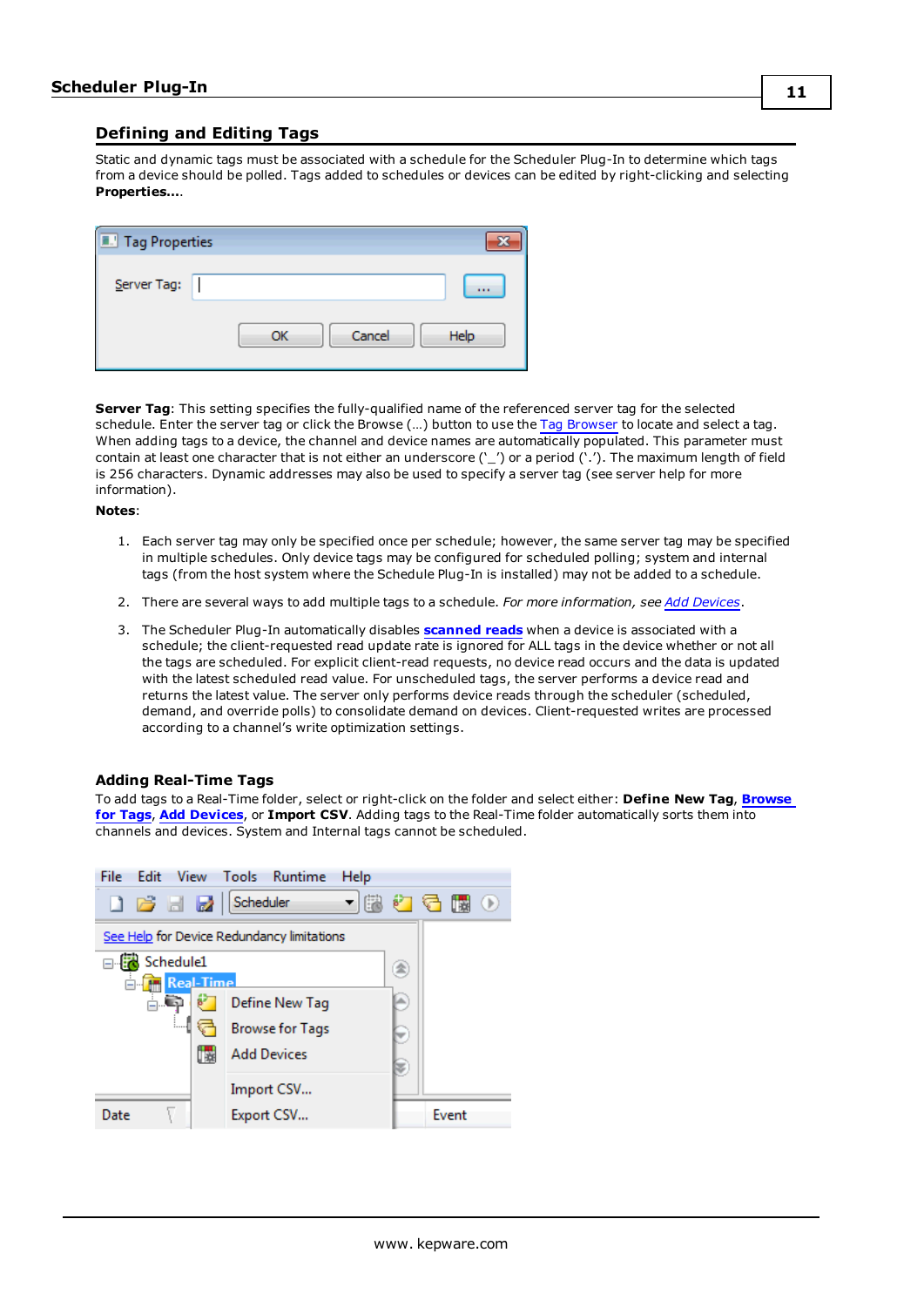### <span id="page-11-0"></span>**Browsing for Tags**

The server supports browsing for available tags and, in some cases, selecting multiple tags to add to a project.

1. Access the Tag Browser dialog box.

| <b>Tag Browser</b>                 |              |           |                    |  |
|------------------------------------|--------------|-----------|--------------------|--|
| Include system/internal tag groups | Tag Na       | Data Type | <b>Description</b> |  |
| Branch level tag selection         | <b>KOOO9</b> | Word      |                    |  |
| ➡ Channel1                         |              |           |                    |  |
| in Device1                         |              |           |                    |  |
| <b>E</b> Group1                    |              |           |                    |  |
| Group2                             |              |           |                    |  |
| Channel <sub>2</sub>               |              |           |                    |  |
| <b>In Device1</b>                  |              |           |                    |  |
|                                    | ∢            | Ш         |                    |  |
|                                    |              | Appl      |                    |  |

2. If the **Include system / internal tag groups** is available, check to enable making these groups available for selection.

**Note:** System and internal tags cannot be scheduled.

- 3. If the **Branch level tag selection** is available, check to enable selection of branch nodes in the tree view on the left (which selects all the associated tags in the right).
- 4. Navigate the tree in the left pane to locate the branch containing the tag(s) to add.
- 5. Unless **Branch level tag selection** is enabled, select the tag(s) in the right pane. Where adding multiple tags is supported, standard keyboard functions (Shift, Ctrl) work to select multiple tags.
- 6. Click **Apply**.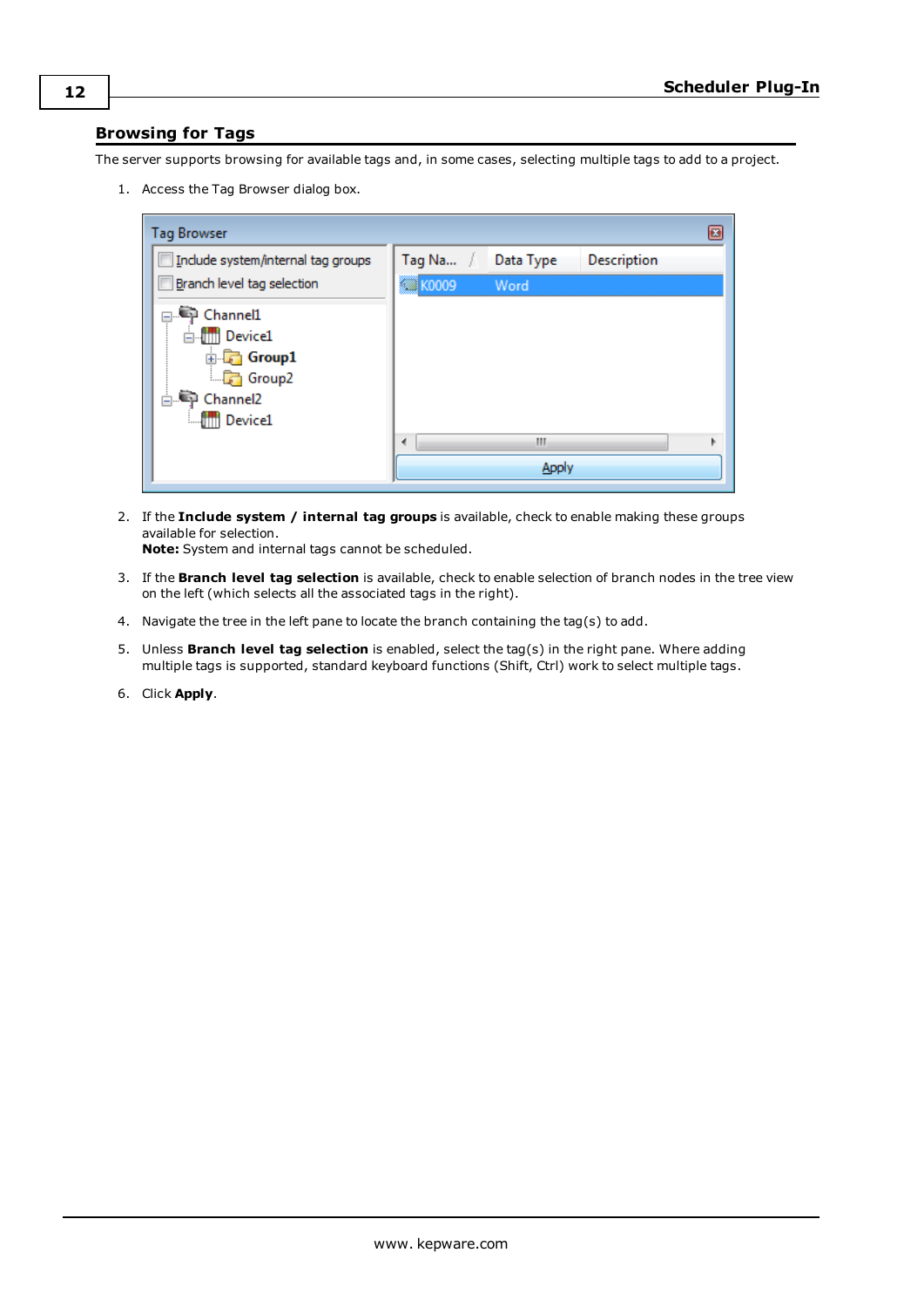### <span id="page-12-0"></span>**System Tags**

### **Schedule-Level System Tags**

Syntax Example: \_Scheduler.<*ScheduleName*>.\_Enable

| <b>Tag</b>          | <b>Class</b>  | <b>Description</b>                                                                                                                                                                         | <b>Access</b> |
|---------------------|---------------|--------------------------------------------------------------------------------------------------------------------------------------------------------------------------------------------|---------------|
| Enable              | Setting       | Reports the enabled / disabled state of a schedule. Writing a 0<br>to this tag disables the schedule.                                                                                      | Read/Write    |
| InException         | <b>Status</b> | Reports 1 when a schedule is in exception time.                                                                                                                                            | Read Only     |
| <b>IsPolling</b>    | <b>Status</b> | Reports 1 when a scheduled poll is being processed.                                                                                                                                        | Read Only     |
| LastPollDurationSec | <b>Status</b> | Indicates the amount of time (in seconds) the last poll took to<br>complete. This tag is updated whether the poll succeeds or<br>fails.                                                    | Read Only     |
| LastPollStart       | <b>Status</b> | Reports the time that the most recent poll began. All times are<br>reported in local time. If no poll has started, the tag reports<br>01/01/1601 00:00:00.000.                             | Read Only     |
| LastPollEnd         | <b>Status</b> | Reports the time that the most recent poll finished. All times<br>are reported in local time. If no poll has started, the tag<br>reports 01/01/1601 00:00:00.000.                          | Read Only     |
| NextScheduledStart  | <b>Status</b> | Reports the time that the next upcoming poll is due to begin.<br>All times are reported in local time.                                                                                     | Read Only     |
| LastPollSuccess     | <b>Status</b> | Allows external clients to determine whether the last poll was<br>considered successful. A poll is considered a failure if the<br>device is in error and a polled tag reports bad quality. | Read Only     |
| Priority            | Parameter     | Indicates the number indicating priority of the schedule.<br>Writing a priority to this inserts the schedule at the specified<br>priority and bumps lower priority schedules down.         | Read/Write    |
| PendingReads        | <b>Status</b> | Indicates the number of pending reads that must complete for<br>a scheduled poll to finish.                                                                                                | Read Only     |

### **Device-Level System Tags**

Example Syntax: \_Scheduler.<*ScheduleName*>.ChannelName.<*DeviceName*>.\_IsPolling

| Tag                                  | <b>Class</b>  | <b>Description</b>                                                                                                                                                                                                                                                                  | <b>Access</b> |
|--------------------------------------|---------------|-------------------------------------------------------------------------------------------------------------------------------------------------------------------------------------------------------------------------------------------------------------------------------------|---------------|
| Enable                               | Setting       | Reports the enabled / disabled state of a device. Writing a 0 to<br>this tag disables the device.                                                                                                                                                                                   | Read/Write    |
| Override<br>Setting                  |               | Reports indicates whether a device is in override mode.<br>Writing a 1 to this tag puts a device in override. While in<br>override, the parent polling schedule is ignored and the device<br>is polled according to the schedule's override duration in the<br>schedule properties. | Read/Write    |
| <b>IsPolling</b>                     | <b>Status</b> | Is 1 when a scheduled poll is being processed.                                                                                                                                                                                                                                      | Read Only     |
| <b>Status</b><br>LastPollDurationSec |               | Indicates the amount of time (in seconds) that the most recent<br>last poll took to complete. This tag is updated whether the poll<br>succeeds or fails.                                                                                                                            | Read Only     |
| LastPollStart                        | <b>Status</b> | Reports the time that the most recent poll began. All times are<br>reported in local time. If no poll has started, the tag reports<br>01/01/1601 00:00:00.000.                                                                                                                      | Read Only     |
| LastPollEnd<br><b>Status</b>         |               | Reports the time that the most recent poll finished. All times<br>are reported in local time. If no poll has started, the tag<br>reports 01/01/1601 00:00:00.000.                                                                                                                   | Read Only     |
| <b>LastPollSuccess</b>               | <b>Status</b> | Allows external clients to determine whether the last poll was<br>considered successful. A poll is considered a failure if the<br>device is in error and a polled tag reports bad quality.                                                                                          | Read Only     |
| Poll                                 | Parameter     | Allows external clients to issue on-demand polls by writing a<br>value to the tag. Only tags defined for the device within the<br>schedule are polled.                                                                                                                              | Read/Write    |
| PendingReads                         | <b>Status</b> | Indicates the number of pending reads that must complete for                                                                                                                                                                                                                        | Read Only     |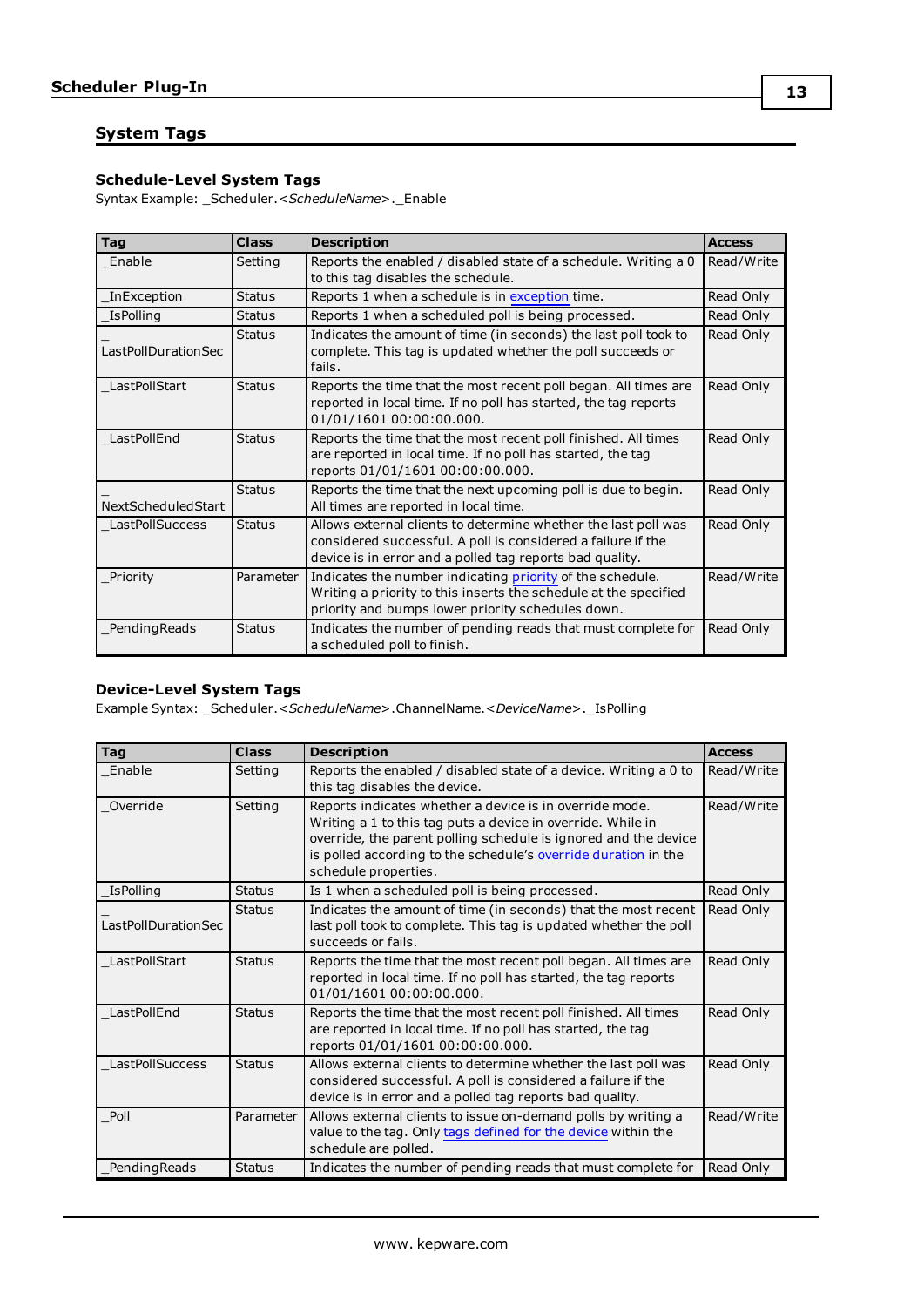| Taq                 | <b>Class</b> | <b>Description</b>                                                                                                                         | <b>Access</b> |
|---------------------|--------------|--------------------------------------------------------------------------------------------------------------------------------------------|---------------|
|                     |              | this device to finish.                                                                                                                     |               |
| l SecondsInOverride | Status       | Indicates the time, in seconds, the device has been in override   Read Only<br>mode. The value is 0 if the device is not in override mode. |               |

**See Also:**

**Schedule [Properties](#page-6-0) Exception [Configuration](#page-8-0) Recurrence [Configuration](#page-7-0) [Priority](#page-17-1) and Order**

**14**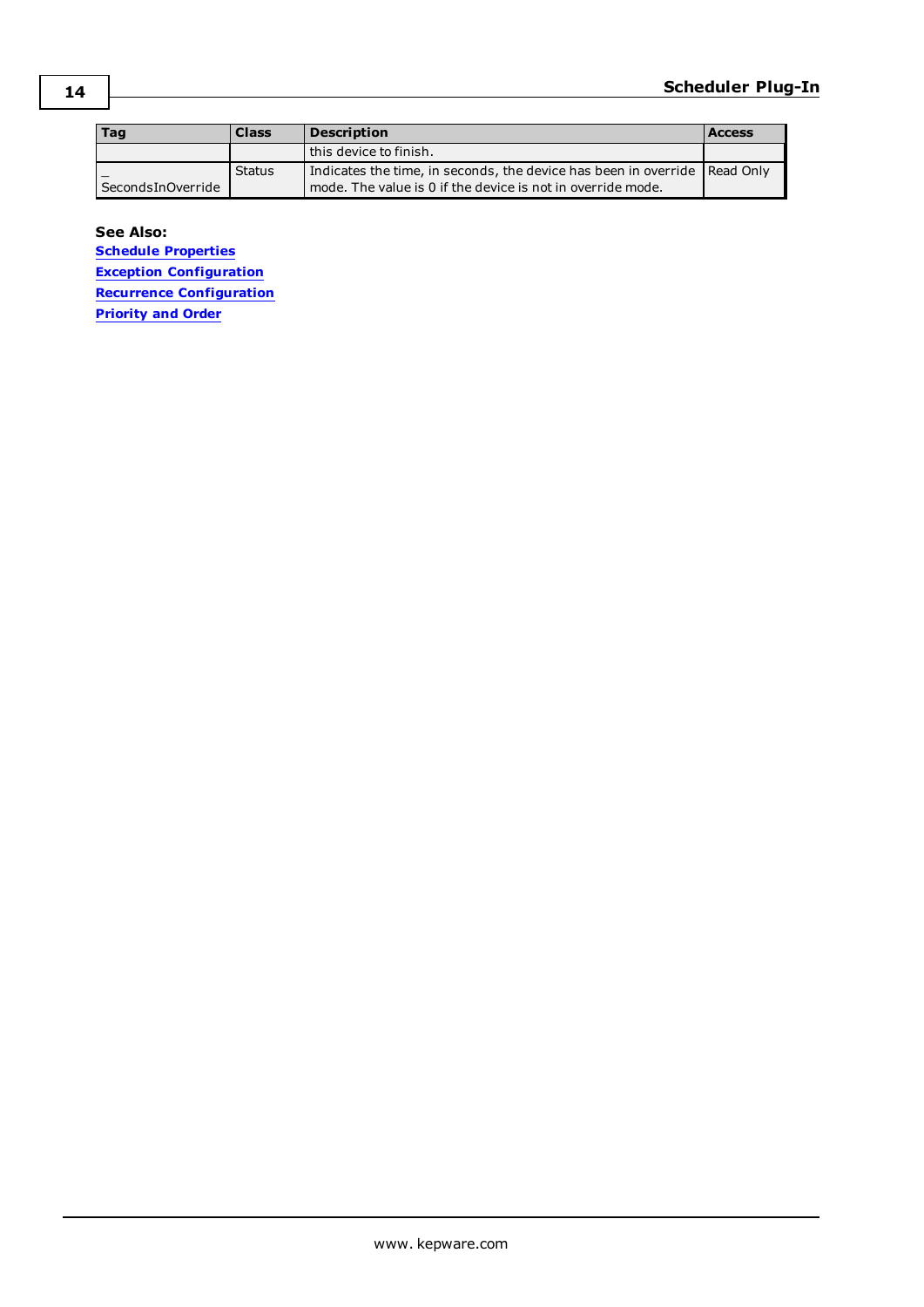### <span id="page-14-0"></span>**Adding Devices**

The Add Devices Wizard allows a consistent tag set to be generated for multiple devices. The tag set is defined once, exported to CSV, and re-used for different schedules or devices (or saved for future modification).

#### **Define Devices**

Create a list of devices to share a common tag set.

| Add Devices Wizard - Define Devices               |                                                                 |               |
|---------------------------------------------------|-----------------------------------------------------------------|---------------|
| 1. Define Devices<br>2. Define Tags<br>3. Summary | Add devices you would like to configure.<br>Channel 1. Device 1 | Add<br>Remove |
|                                                   | Cancel<br>$<$ Back<br>Next                                      | Help          |

Click **Add** to choose one or more devices from the list of devices defined in the server configuration and available for scheduling. At least one device must be selected to proceed with tag definition.

**Tip**: The devices must be defined within the server before tags for the devices may be scheduled. *For additional information about defining channels and devices, refer to the server and driver-specific help.*

Click **Remove** to delete the selected device(s) from the list.

Click **Next** to move on to the Define Tags page of the wizard.

### **Define Tags**

Create a tag set to be applied to the selected devices.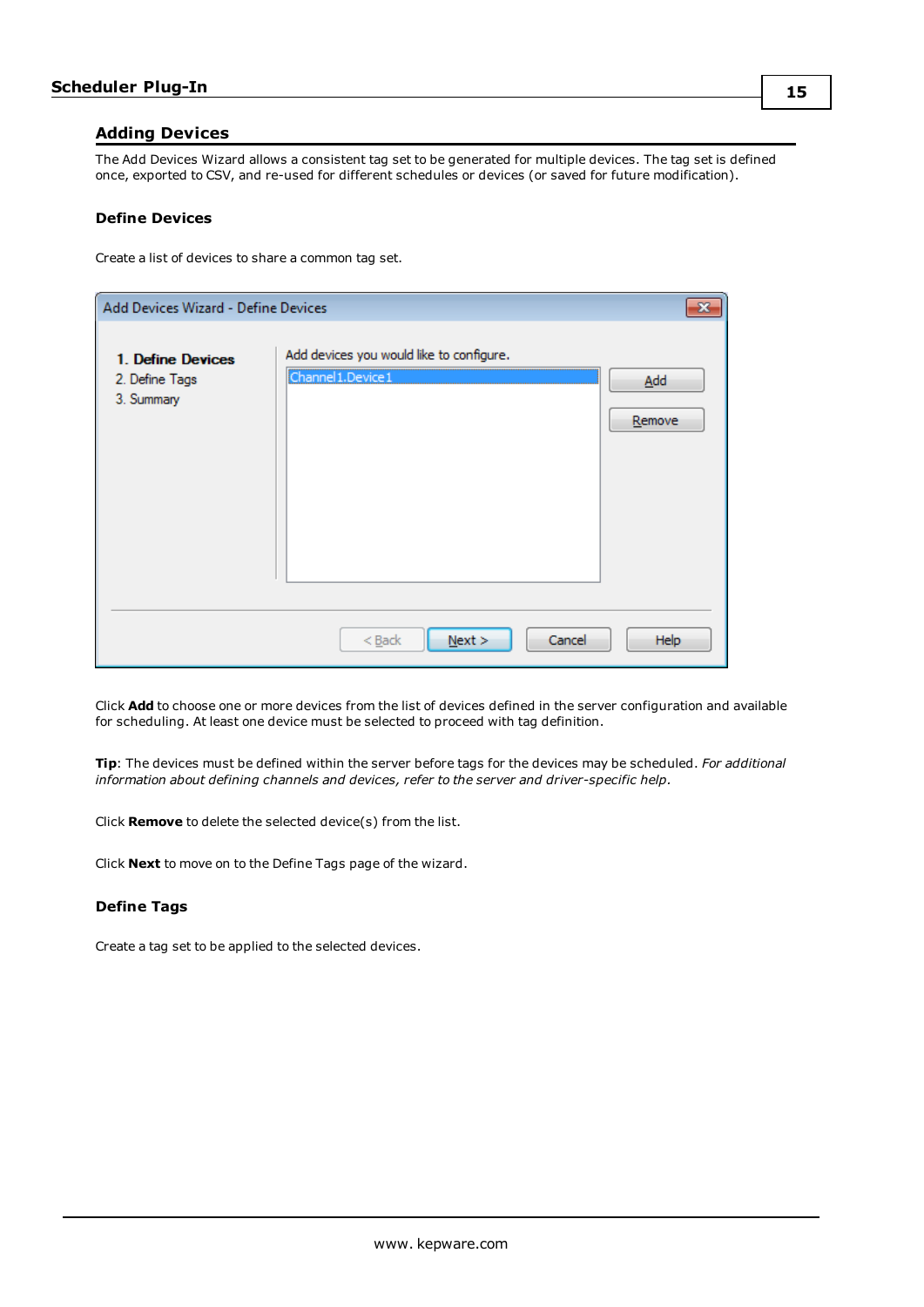| Add Devices Wizard - Define Tags                  |                                                   | $\mathbf{x}$                                                                      |
|---------------------------------------------------|---------------------------------------------------|-----------------------------------------------------------------------------------|
| 1. Define Devices<br>2. Define Tags<br>3. Summary | Add tags you would like to apply to your devices. | Define Address<br><b>Browse Tags</b><br>Remove Tag(s)<br>CSV Import<br>CSV Export |
|                                                   | Cancel<br>Next<br>< Back                          | Help                                                                              |

- <sup>l</sup> **Define Address**: Specify a single, unqualified tag name or address. The tag addresses included in this step are combined with the device list to generate the fully qualified static and dynamic tag names.
- <sup>l</sup> **Browse Tags**: Access the tree of static tags [defined](#page-11-0) within the server to specify unqualified tag names. The channel/device name is stripped from the fully-qualified name to generate a tag set that can be combined with the device list.
- <sup>l</sup> **Remove Tag(s)**: Deletes the selected tag(s) from the list box.
- <sup>l</sup> **CSV Import**: Import an existing tag set defined in a Comma-Separated-Value (CSV) file.
- <sup>l</sup> **CSV Export**: Save the tag set defined in the list box as a Comma-Separated-Value (CSV) file. CSV export allows the list to be saved, used in different schedules, or edited to update the schedule's tags.

Click **Back** to adjust the list of devices or tags to be added to the schedule.

Click **Next** to move on to the Summary page of the wizard. This step validates the tags for each device.

#### **Summary**

The Summary page displays the device and tag lists combined to create fully qualified tag addresses for a schedule. The summary has three filtered views.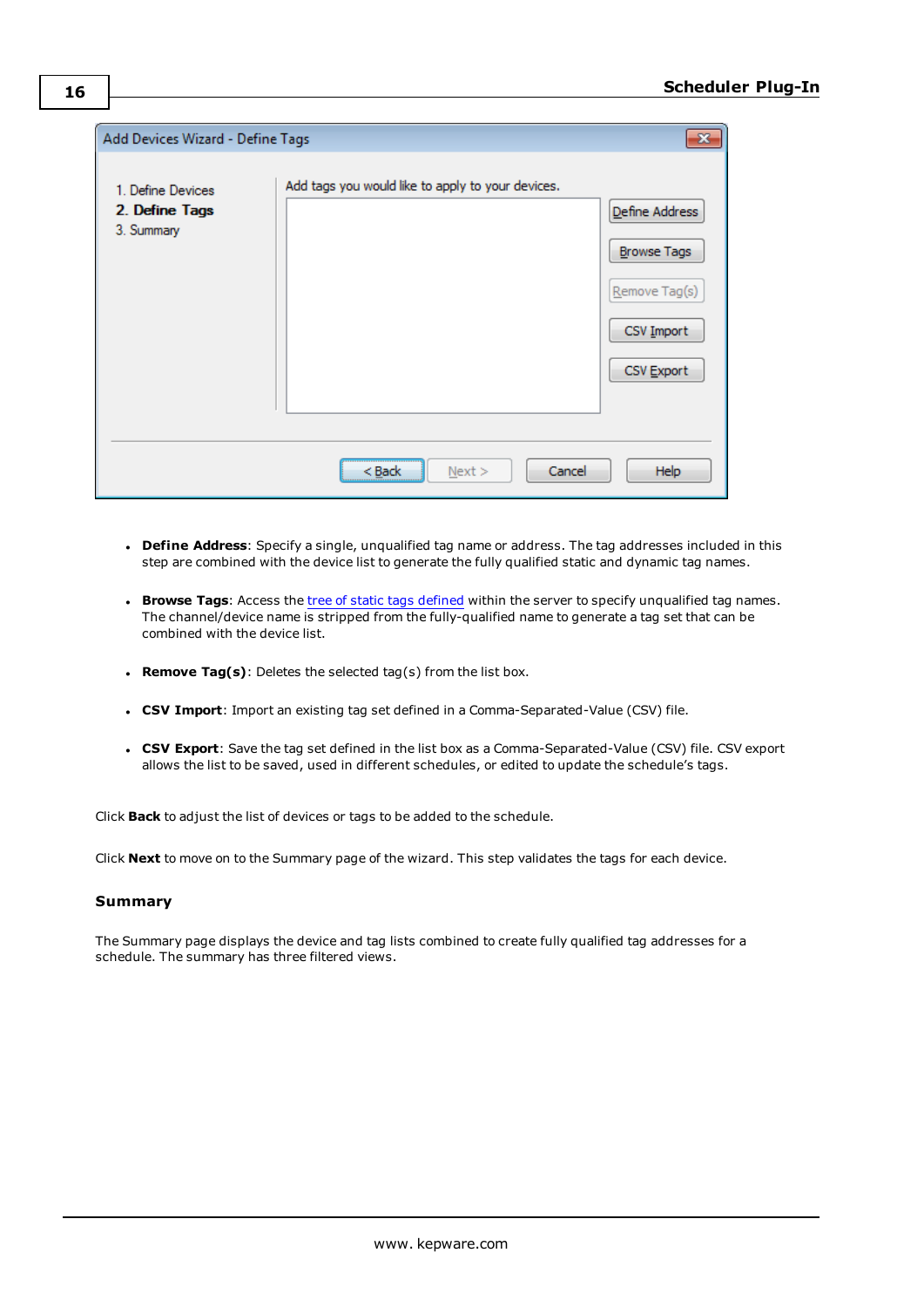| Add Devices Wizard - Summary                      |                                                                                                                                                                                                                                                  |      |
|---------------------------------------------------|--------------------------------------------------------------------------------------------------------------------------------------------------------------------------------------------------------------------------------------------------|------|
| 1. Define Devices<br>2. Define Tags<br>3. Summary | Review the settings and click Finish to automatically add devices.<br>Generated Tags (3) Unused Devices (0) Unused Tags (0)<br>Channel 1. Device 1. Group 1. K0003<br>Channel 1. Device 1. Group 1. K0004<br>Channel 1. Device 1. Group 1. K0007 |      |
|                                                   | $Back$<br>Finish<br>Cancel                                                                                                                                                                                                                       | Help |

- <sup>l</sup> **Generated Tags**: Lists all the valid, fully qualified tag addresses generated from the devices and tags defined.
- **· Unused Devices**: Lists the devices that could not be combined with any of the defined tags. For a tag address to be used, the static tag must be defined in the device or the dynamic address must be valid for the device. For additional information about tag address syntax, refer to the driver-specific help file.
- **· Unused Tags**: Lists the tags that did not result in valid fully qualified addresses after combination with the specified devices.

Click **Back** to adjust the list of devices or tags to be added to the schedule.

<span id="page-16-0"></span>Click **Finish** to add the displayed list of fully qualified tag addresses to the schedule.

### **Device Properties**

To view device properties, right-click any device in the [Project](#page-4-0) View and choose **Properties...**. Devices are populated automatically when items are added to the Real-Time folder.

| <b>Device Properties</b> |  |  |
|--------------------------|--|--|
| <b>V</b> Enabled         |  |  |
| Real-Time Override       |  |  |
| Cancel<br>ОК             |  |  |

**Enabled**: When checked, the device is polled according to scheduled intervals. Disabling a device prevents scheduled polls, but does not prevent polling in Override Mode or using the \_DemandPoll [system](#page-12-0) tag.

**Real-Time Override**: When checked, the device is polled at the schedule's configured override period, rather than the standard schedule. *For more information, see [Real-Time](#page-17-0) Override Mode.*

Click **OK** to apply the settings and close. (Click **Cancel** to close the dialog without applying any changes.)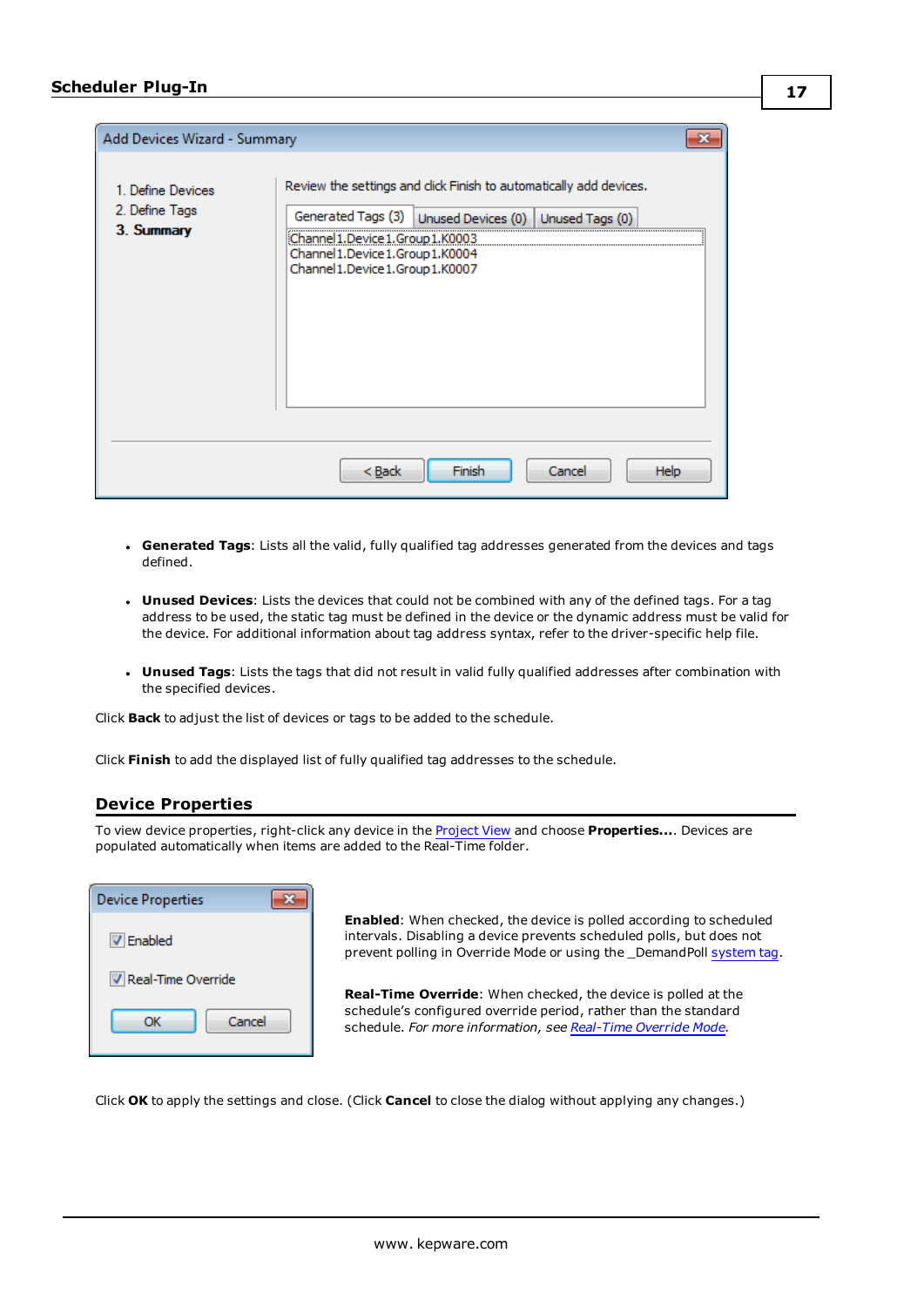### <span id="page-17-0"></span>**Real-Time Override Mode**

The Scheduler Plug-In supports the ability to deviate from the scheduled polling with an "Override" Mode that allows devices to be temporarily polled as high priority without changing their default schedule. When a device is in Override Mode, the schedule's recurrence and exception settings are ignored and the device is polled as highest priority for the "real-time override period" within the schedule configuration. Real-Time Override is active for the time set in the Real-Time Schedule Override (Seconds) field of the schedule properties. *For more information, see Schedule [Properties.](#page-6-0)*

To enable or disable Real-Time Override:

- 1. Select the device in the Project View of the Configuration.
- 2. Right-click and select **Properties…**.
- 3. Click in the checkbox to turn override on or off.

| <b>Device Properties</b> |  |  |
|--------------------------|--|--|
| $\triangledown$ Enabled  |  |  |
| Real-Time Override       |  |  |
| Cancel<br>ОК             |  |  |

- 4. Click **OK** to close.
- 5. Verify that the Event Log View confirms the device was correctly enabled or disabled.

<span id="page-17-1"></span>**Tip**: To enable or disable Real-Time Override from client application, use the \_Override [system](#page-12-0) tag.

### **Priority and Order**

The following device read/write prioritization, from highest to lowest priority, is respected for scheduled tags:

- 1. **Writes**: Writes are sent directly to the device, regardless of the current Scheduler Plug-In settings and priorities. Writes are always considered the highest priority and Scheduler Plug-In respects the configurable Write Optimization settings at the channel level of the server. For more information, see the server help file.
- 2. **Demand and Override Reads**: Controlled by clients with the \_Poll System Tags defined via the \_ Scheduler tag namespace, or the \_DemandPoll tag in the device level [system](#page-12-0) tag space, or devices set in override mode.
- 3. **Scheduled Reads**: The schedule priority is used to determine the polling order if overlapping polls occur.
- 4. **[Scanned](#page-32-0) Reads**: In a given channel, a device with scheduled reads has higher priority than a device in the same channel with scanned / unscheduled reads.
- 5. **EFM Uploads**: EFM reads are interleaved with scheduled and scanned real-time reads at a rate of three real-time reads per EFM record read.

When a schedule triggers and there are multiple devices within a channel, the devices are polled in the order listed in the real-time group (located in the Project View). Devices on separate channels are processed in parallel. This order is not currently configurable through the Scheduler Plug-In.

The defined schedule's priority order is controlled in the Project View with the up, down, top, and bottom ordering buttons to the right. *See User [Interface](#page-4-0) for more information.*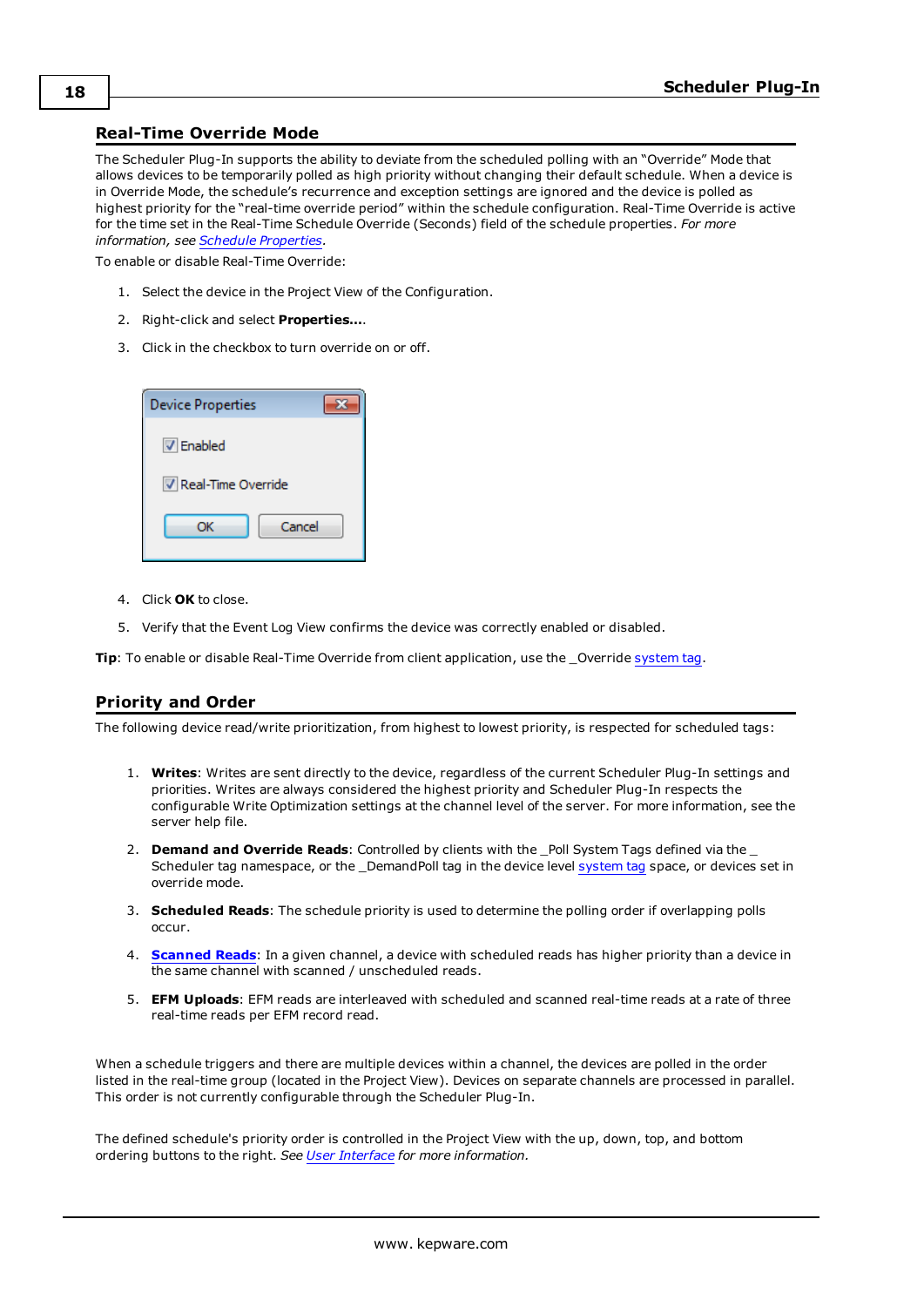### <span id="page-18-0"></span>**Scheduled Tag Polling Examples**

When a scheduled tag is created, the plug-in automatically alters the scan mode for that device. [Scanned](#page-32-0) reads are disabled for all tags within a device once a scheduled tag is created for that device. The Scheduler Plug-In intercepts [client-driven](#page-32-0) reads for all tags scheduled. Unscheduled tags are polled according to client read requests.

### **Example 1: All tags in a device are scheduled**

A client references the following tags: Channel1.Device1.Tag1 Channel1.Device1.Tag2

The plug-in is configured with a single schedule that includes the above tags. The device's scan mode is overridden to 'Do not scan, demand poll only'. Scanned reads and client-driven reads are disabled. This means that the client receives the last scheduled read data anytime reads are requested and no device reads occur. The cache value is updated anytime the scheduler performs a scheduled or demand read. No value (Bad Quality) data is provided until the first scheduled poll is triggered and completes successfully.

### **Example 2: Mixed scheduled and unscheduled devices**

A client references the following tags: Channel1.Device1.Tag1 Channel1.Device2.Tag1

The plug-in is configured with a single schedule that includes the above tag from Device1. The device's scan mode is overridden to 'Do not scan, demand poll only'. Scanned reads and client-driven reads are disabled for Device1, but not Device2. Device1 client read requests receive the latest schedule read data or Bad Quality data if a scheduled read hasn't occurred. Device2 is scanned according to the client-requested scan rate and read requests from a client result in device reads. The following prioritization applies:

- 1. Client read requests on Device2 take priority over scheduled Device1 reads.
- 2. Scheduled polls for Device1 take priority over the scanned reads of Device2.
- 3. On-demand polling for Device1 (through the Scheduler's \_Poll system tags) have equal priority to clientdriven reads for Device2.

#### **Example 3: Mixed scheduled and unscheduled tags in a single device**

A client references the following tags:

Channel1.Device1.Tag1 Channel1.Device1.Tag2

The plug-in is configured with a single schedule that includes the Channel1.Device1.Tag1, but not Channel1.Device1.Tag2. The device is overridden to 'Do not scan, demand poll only'; however, client-driven reads for the unscheduled tag (Tag2) result in device reads because this tag is not read when scheduled polls occur. Client-driven reads for Tag2 have higher priority than scheduled reads and equal priority to on-demand polls through the scheduler.

#### **See Also:**

<span id="page-18-1"></span>**[Priority](#page-17-1) and Order**

### **Media-Level Redundancy and Scheduler**

The Scheduler Plug-In can be used with the Media Level Redundancy Plug-In with some additional configuration: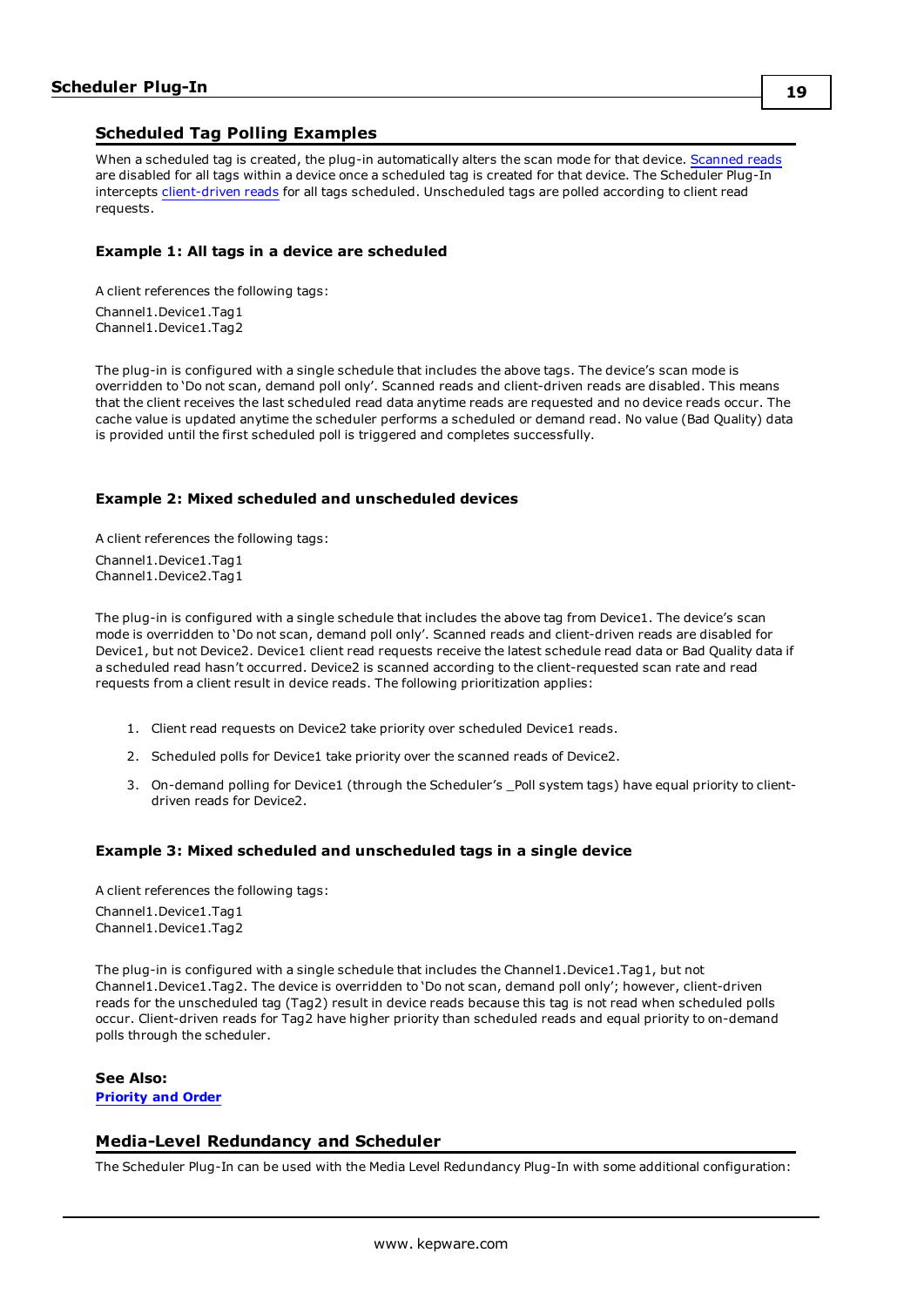- 1. During configuration, the secondary device Scan Mode must be set to **Do not scan, demand poll only** to prevent communications during fail-over. The Scheduler Plug-In cannot override the secondary device Scan Mode.
- 2. The Media Level Redundancy Plug-In monitored items are read at the configured interval independent of how the tag is scheduled. The Monitor Item is used to determine when the primary is back online after a fail-over.
- 3. When communication to the primary device fails and the secondary device is activated during a scheduled poll, all pending reads are attempted against the primary first. To bypass the communication timeout and retry delay, Auto Demotion can be used. *For additional information about Auto-Demotion, refer to the server help.*

### <span id="page-19-0"></span>**Event Playback and Scheduler**

Some drivers use event playback to provide time-series data to the client. Event playback data is cached in the driver and can be accessed in the Scheduler Plug-In by setting up a schedule to handle the event playback data. When a mix of explicit (read-response) data and event data is used, the following steps should be taken to receive event playback data:

- 1. Configure a schedule with recurrence equal to the rate the client needs to read the event playback.
- 2. Place all event playback tags in the schedule.
- 3. Verify the device's playback rate is compatible with the desired schedule recurrence read rate.

The scheduler polls that device's cache for the event playback data at the configured recurrence rate. The device returns data from its cache when polled by the scheduler at its configured playback rate.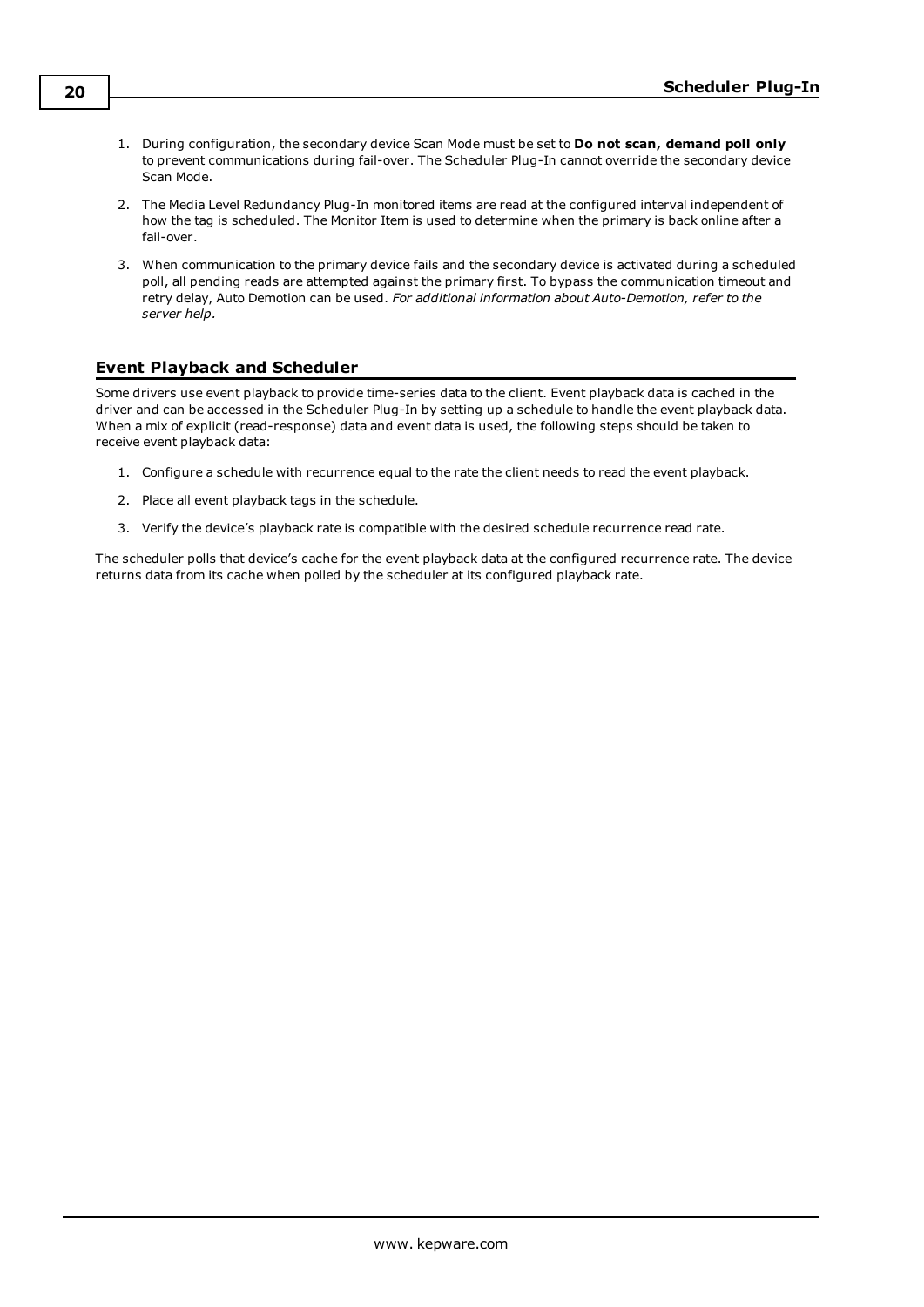**21**

### <span id="page-20-0"></span>**Scan Mode Override Warning**



The Scan Mode Override Warning message is displayed when any of the following actions are performed:

- Define a Tag
- Browse for Tags
- Add Devices
- CSV Import

The warning may be dismissed indefinitely by checking Don't show warning again. To enable this message again, choose **Edit | Scheduler | Reset Prompt Dialogs**.

When the Scheduler Plug-in changes the scan mode of a device to override mode, a the server configuration shows the device scan mode in 'Do not scan, demand poll only.' and does not allow it to be modified.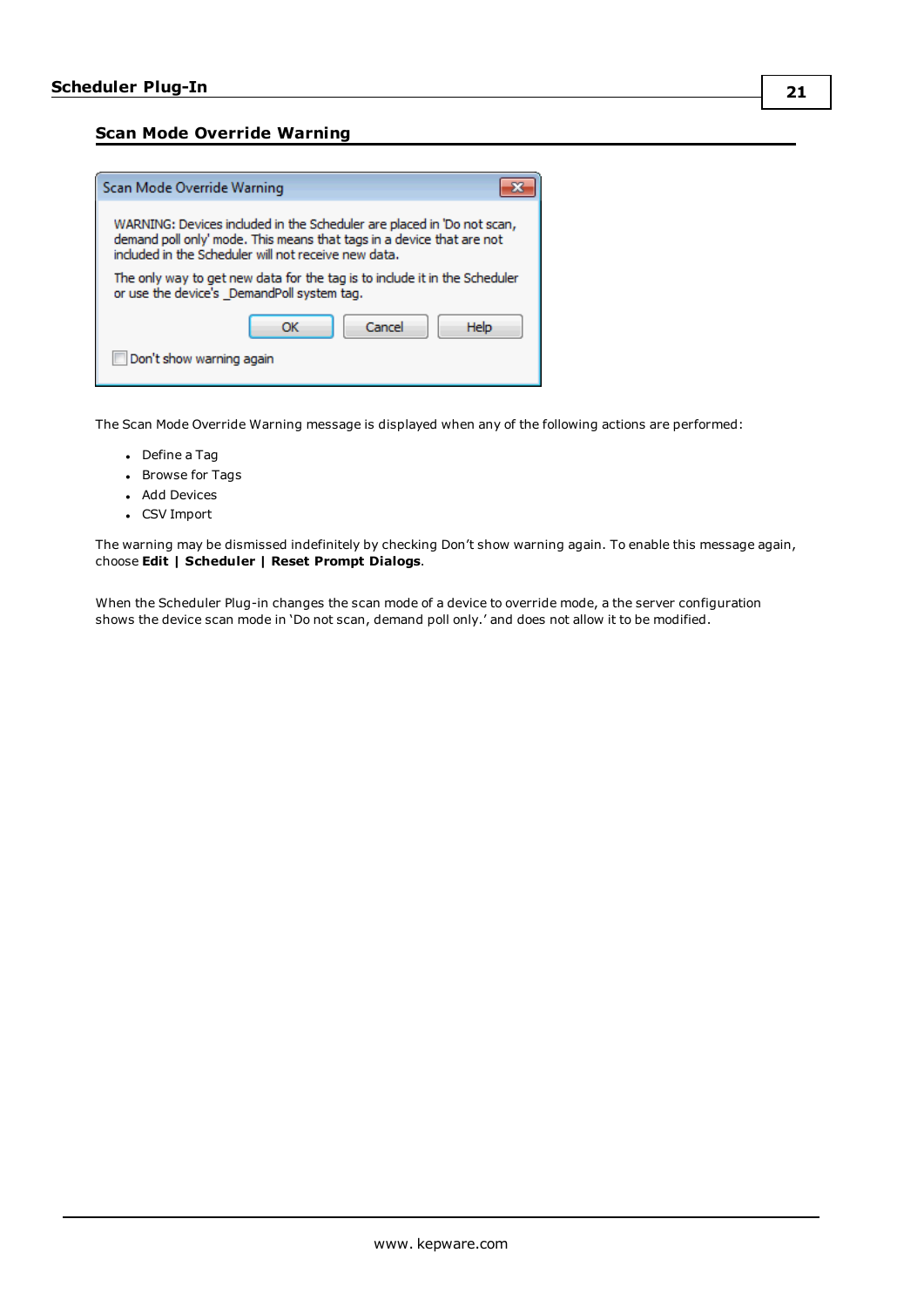### <span id="page-21-0"></span>**CSV Import/Export**

The Scheduler Plug-In supports the import and export of data in a Comma Separated Variable (CSV) file. Schedule-level CSV import and export allows large tag sets to be created, modified, and migrated across schedules.

### **Creating a Template**

The most reliable way to create an import CSV file is to create a template. Refer to the instructions below.

- 1. Verify a server device exists or add at least a single [device.](#page-14-0)
- 2. Use the Scheduler Plug-in [Project](#page-4-0) View to add and configure at least one schedule object.
- 3. Added at least one valid static or dynamic tag to the schedule.
- 4. Verify the Project View displays the Real-Time folder with the Channel(s), Device(s), and Tag(s) added.
- 5. Right-click the Real-time folder and choose **Export CSV**.
- 6. Specify an export location and file name.
- 7. Use a CSV (text) editor or spreadsheet editor to add, remove, or edit tags.

**Note:** Microsoft Excel is an excellent tool for editing large groups of tags outside the server. Once a template CSV file has been exported, it can be loaded directly into Excel for editing.

### **Importing a CSV File into the Server**

Once the CSV file has been created and exported, it can be re-imported into the Scheduler Plug-In by clicking **File** | **Import CSV**. This option is only available when a poll Group is selected.

### **Using Other Characters as the Delimiter**

When utilizing a CSV file that does not use a comma or semi-colon delimiter, users should do one of the following:

- <sup>l</sup> Save the project in XML. Then perform mass configuration on the XML file instead of using CSV.
- Perform a search-and-replace on the delimiter in the CSV file and then replace the delimiter with a comma or semicolon. The delimiter being used by the OPC server (either comma or semicolon) must be set to the replacement character.

**Note:** For information on specifying which character to use as the variable (comma or semicolon), refer to "Options - General" in the server help file.

### <span id="page-21-1"></span>**CSV Import/Export with the Add Devices Wizard**

CSV files can also be imported and exported from the Add Devices Wizard. These tag sets can be used to generate the same tag sets across many devices because the CSV file does not have to contain fully-qualified tag addresses. Tag-set CSV files facilitate creating the same tag set to generate fully-qualified tags across a large number of devices. Using the Add [Devices](#page-14-0) Wizard expands the tag address definitions to fully-qualified tag addresses for the chosen set of devices.

### **Creating a Tag Set Template in the Add Devices Wizard**

The most reliable way to create an import CSV file is to create a template. Refer to the instructions below.

- 1. Right-click a Real-Time folder and choose **Add Devices**.
- 2. Choose the device(s) associated with the CSV template being created.
- 3. Add as single tag (static tag name or dynamic tag address) to the list using the tag browser or by defining a dynamic address.
- 4. Click the **Export CSV** button.
- 5. Choose a path and file name, then save the template.

Once a tag set template is created, additional tag addresses may be defined using a CSV file editor. Tag addresses added need not be for a specific device type.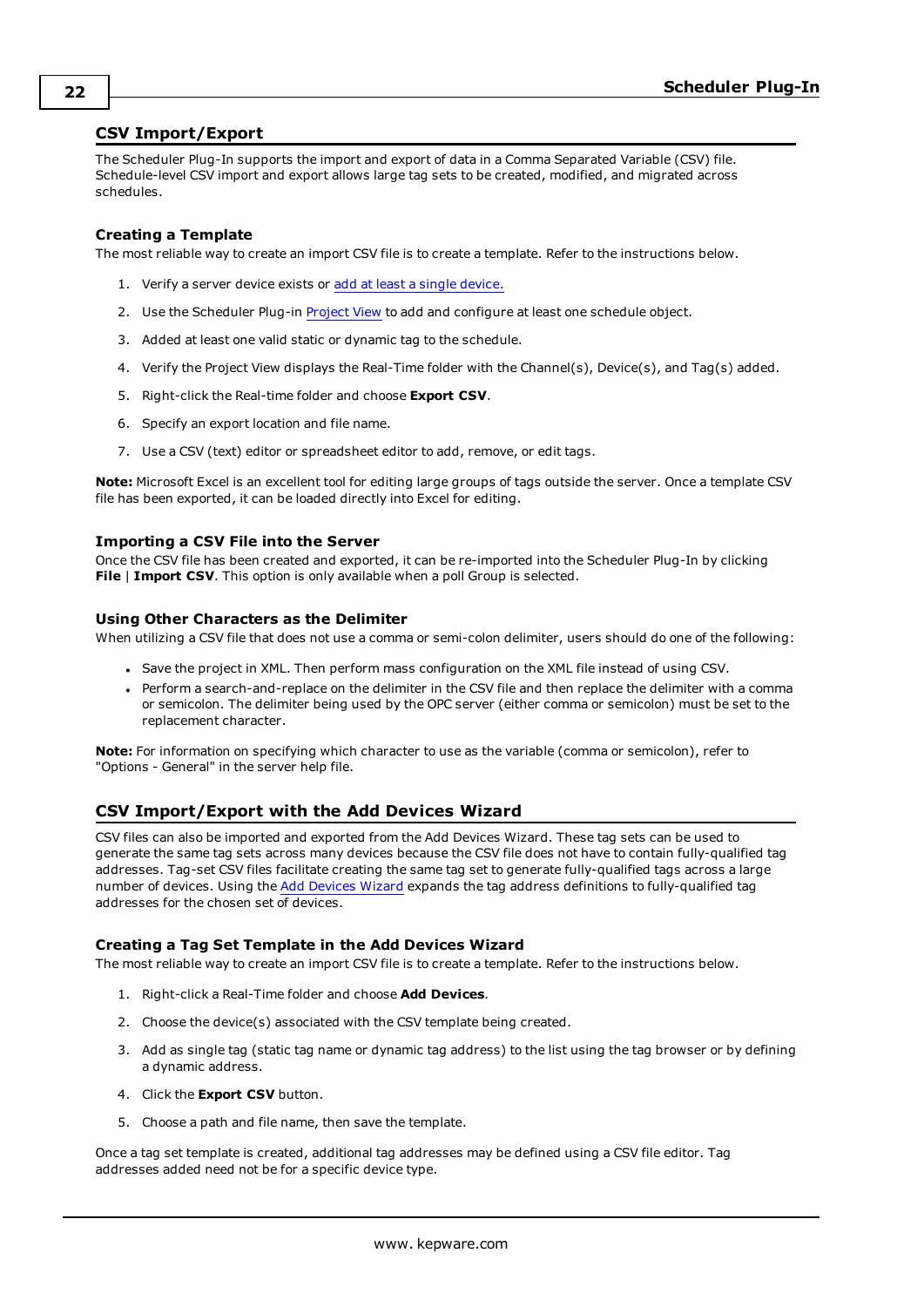**Note:** CSV files created from the Add Devices wizard cannot be imported directly to a schedule.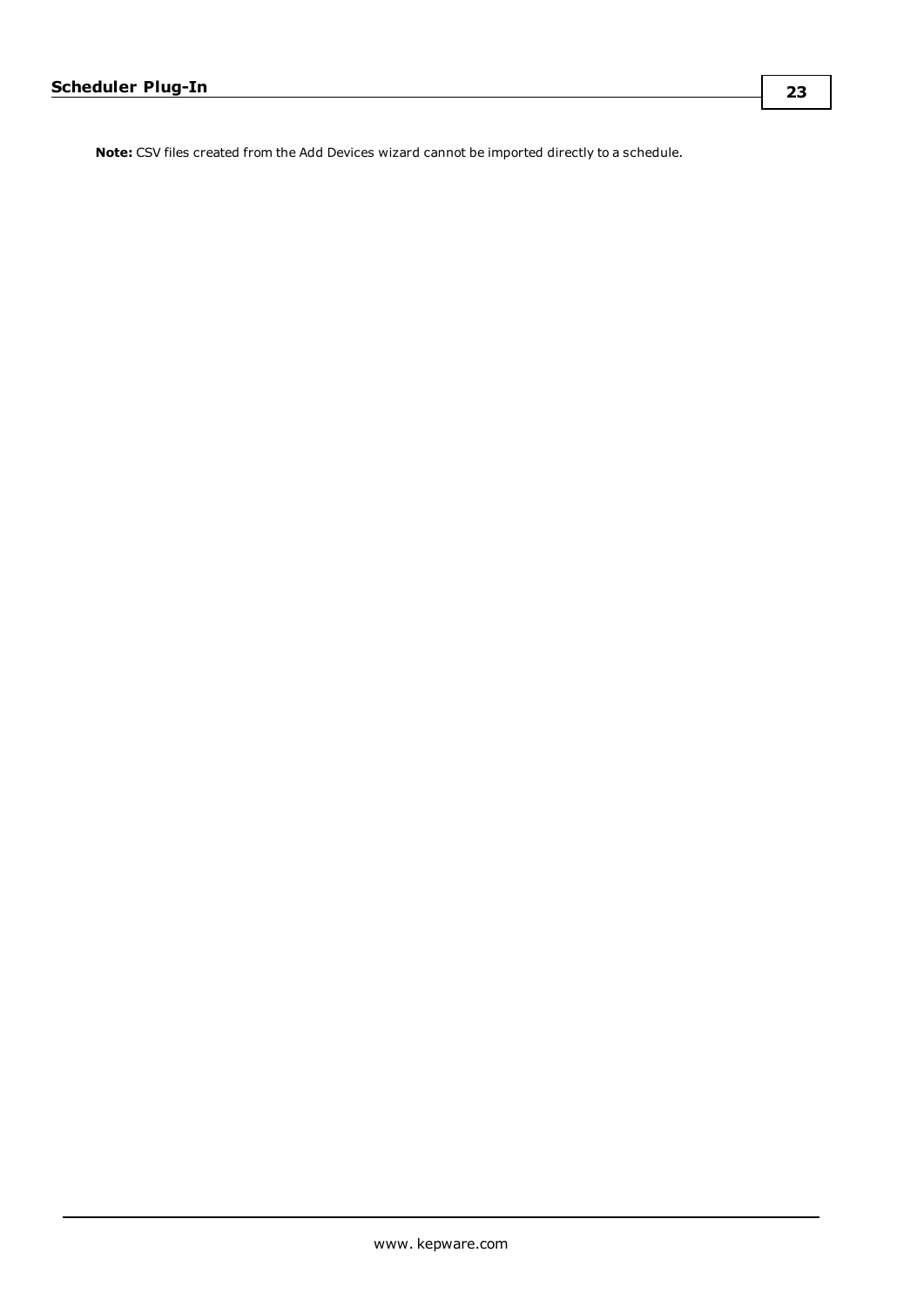### <span id="page-23-1"></span><span id="page-23-0"></span>**Initial Updates for OPC Clients**

The server's OPC DA server interface allows configuration of the server's behavior for initial client updates. By default, initial updates are sent to subscribed clients as soon as data is available for an item. This means a client may receive several update notifications as items are updated by the server. When Scheduler is configured, initial updates are received the first time a scheduled item is polled or immediately (with cached data) if a client subscribes to an item that has been polled at least once.

When a client is subscribed to an item that has not been scheduled, but at least a single tag from the device is scheduled, it is possible that clients never receive an initial update for the item. This has no impact if the server OPC DA interface is configured to return initial updates to client immediately; however, if the server's OPC DA property **Return initial updates for items in a single callback** is enabled, the client never receives updates for any items in that group as the unscheduled tag. For this reason, it is suggested that this property be disabled when using Scheduler.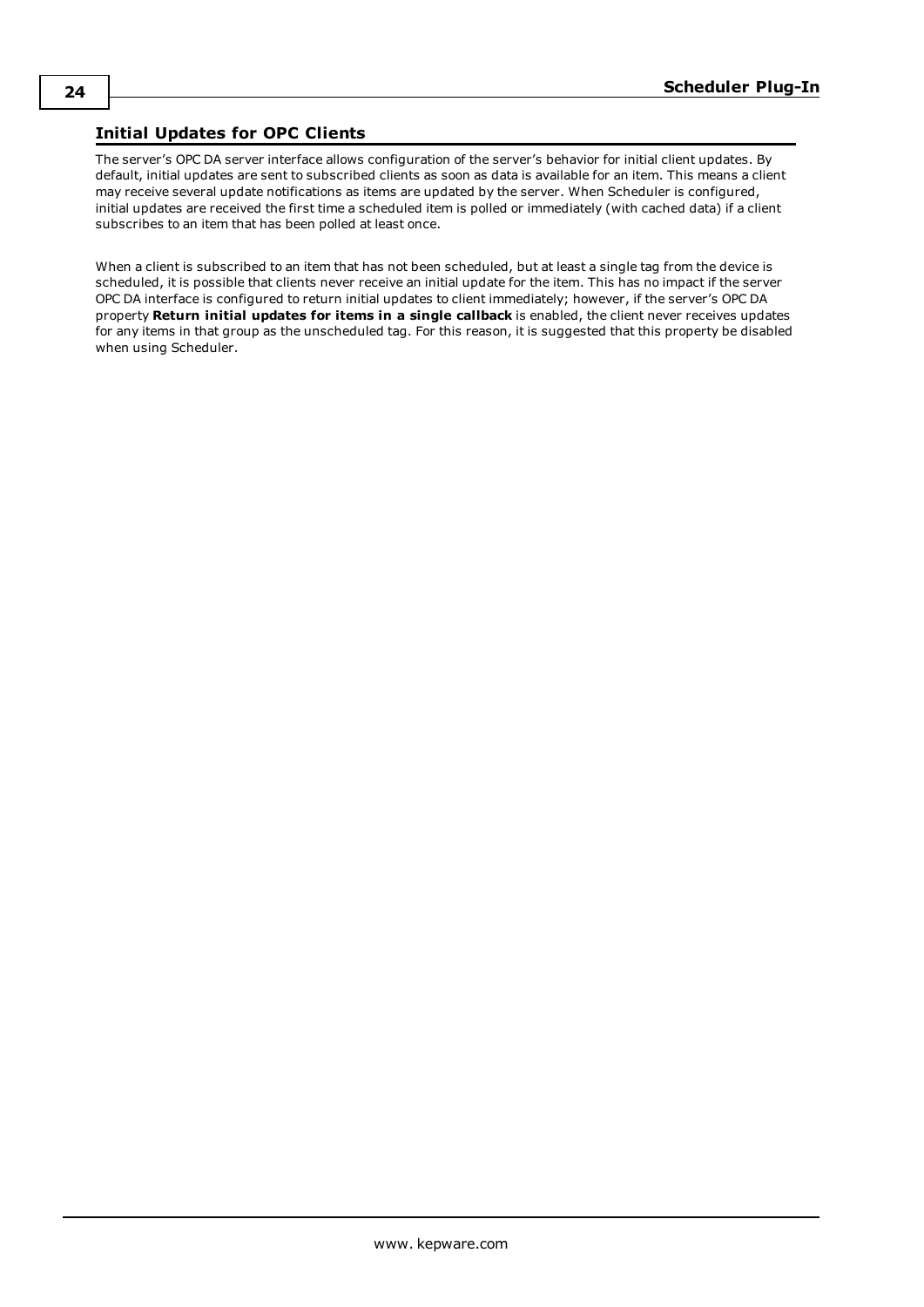### <span id="page-24-0"></span>**Event Log Messages**

The following messages may be generated. Click on the link for more information about each message.

**CSV import for item [<record>](#page-25-1) failed.**

**CSV import failed: invalid or [missing](#page-25-0) CSV file header.**

**CSV [import](#page-24-1) did not load any tags.**

**Demand poll for device <device name> in schedule [<schedule](#page-25-2) name> ended.**

**Demand poll for device <device name> in schedule [<schedule](#page-25-3) name> failed.**

**Demand poll for device <device name> in schedule [<schedule](#page-26-0) name> ignored because one is already [polling.](#page-26-0)**

**Demand poll for device <device name> in schedule [<schedule](#page-26-1) name> started.**

**[<Enabled|Disabled>](#page-27-0) override for <device name> in schedule <schedule name>.**

**Device <device name> in schedule <schedule name> has been [<enabled|disabled>.](#page-26-2)**

**Device <device name> is being <placed [in|taken](#page-26-3) out of> 'Do not scan, demand poll only' mode by the [Scheduler.](#page-26-3)**

**Error adding item <tag name>. System and internal tags cannot be [scheduled.](#page-27-1)**

**Error adding item <tag name>. This item already exists in schedule [<schedule](#page-27-3) name>.**

**Error adding item <tag name>. This is not a valid static or [dynamic](#page-27-2) tag.**

**Failed to register <tag name>. [Registration](#page-28-2) will be attempted at the start of each scheduled poll.**

Failed to initiate read for <tag name>. A read will be [attempted](#page-28-0) at the start of each scheduled poll. **Failed to load XML. [Exception](#page-28-1) start and end times must be different.**

**Failed to start <device name>, all devices are either in override mode or [disabled.](#page-29-0)**

**Failed to write [<priority>](#page-29-1) to <schedule name> because schedule priority must be between 1 and [<priority>,](#page-29-1) the number of configured schedules.**

**Next [recurrence](#page-29-2) for <schedule name> will occur at <time> local time.**

**Scheduled poll for <schedule name> completed [successfully.](#page-30-2)**

**Scheduled poll for [<schedule](#page-30-3) name> completed with errors. At least one device in the poll group did not [respond.](#page-30-3)**

**Scheduled poll for <schedule name> ignored due to exception time. Next [recurrence](#page-30-4) will occur at [<time>](#page-30-4) local time.**

**Schedule <schedule name> has been [<enabled|disabled>.](#page-29-3)**

**Schedule <schedule name> has [<entered|exited>](#page-30-1) exception time.**

**Schedule <schedule name> has been set to priority [<priority>.](#page-30-1)**

**The poll scheduled for [<schedule](#page-31-0) name> at 'local time' has overrun. The next poll will begin as soon as the current poll [completes.](#page-31-0)**

### <span id="page-24-1"></span>**CSV import did not load any tags.**

### **Error Type:** Error

#### **Source:**

Configuration

### **Possible Cause:**

The CSV file is empty or contains no valid records.

#### **Solution:**

Add valid records or correct invalid records.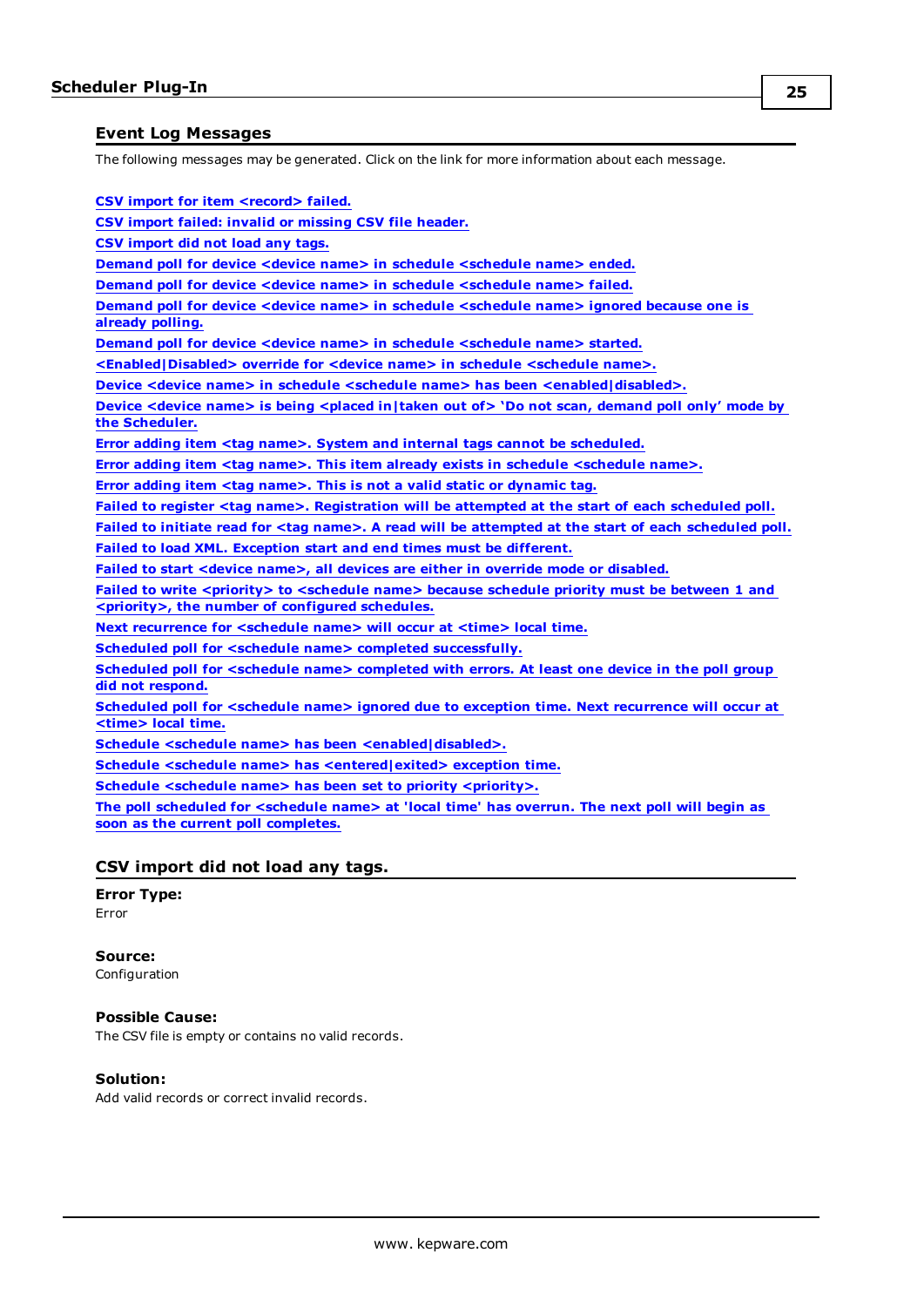### <span id="page-25-0"></span>**CSV import failed: invalid or missing CSV file header.**

#### **Error Type:**

Error

### **Source:**

Configuration

### **Possible Cause:**

The CSV file must have a correct header for the plug-in to identify the CSV for import.

#### **Solution:**

Verify the CSV header is correct. When generating a CSV file for import, start with a CSV file exported by the plug-in to ensure correct format and syntax.

### <span id="page-25-1"></span>**CSV import for item <record> failed.**

#### **Error Type:** Error

**Source:** Configuration

#### **Possible Cause:**

The CSV import file contains an invalid record.

#### **Solution:**

Consider removing or correcting the invalid record in the CSV file being imported.

### <span id="page-25-2"></span>**Demand poll for device <device name> in schedule <schedule name> ended.**

**Error Type:** Information

**Description:** A demand poll has completed.

### <span id="page-25-3"></span>**Demand poll for device <device name> in schedule <schedule name> failed.**

### **Error Type:**

Error

### **Source:**

Runtime

### **Possible Cause:**

A tag returned bad quality and the associated device was put into error state. This can occur when the Scheduler Plug-In loses communication with a device.

#### **Solution:**

Correct the device error state and verify the next poll succeeds.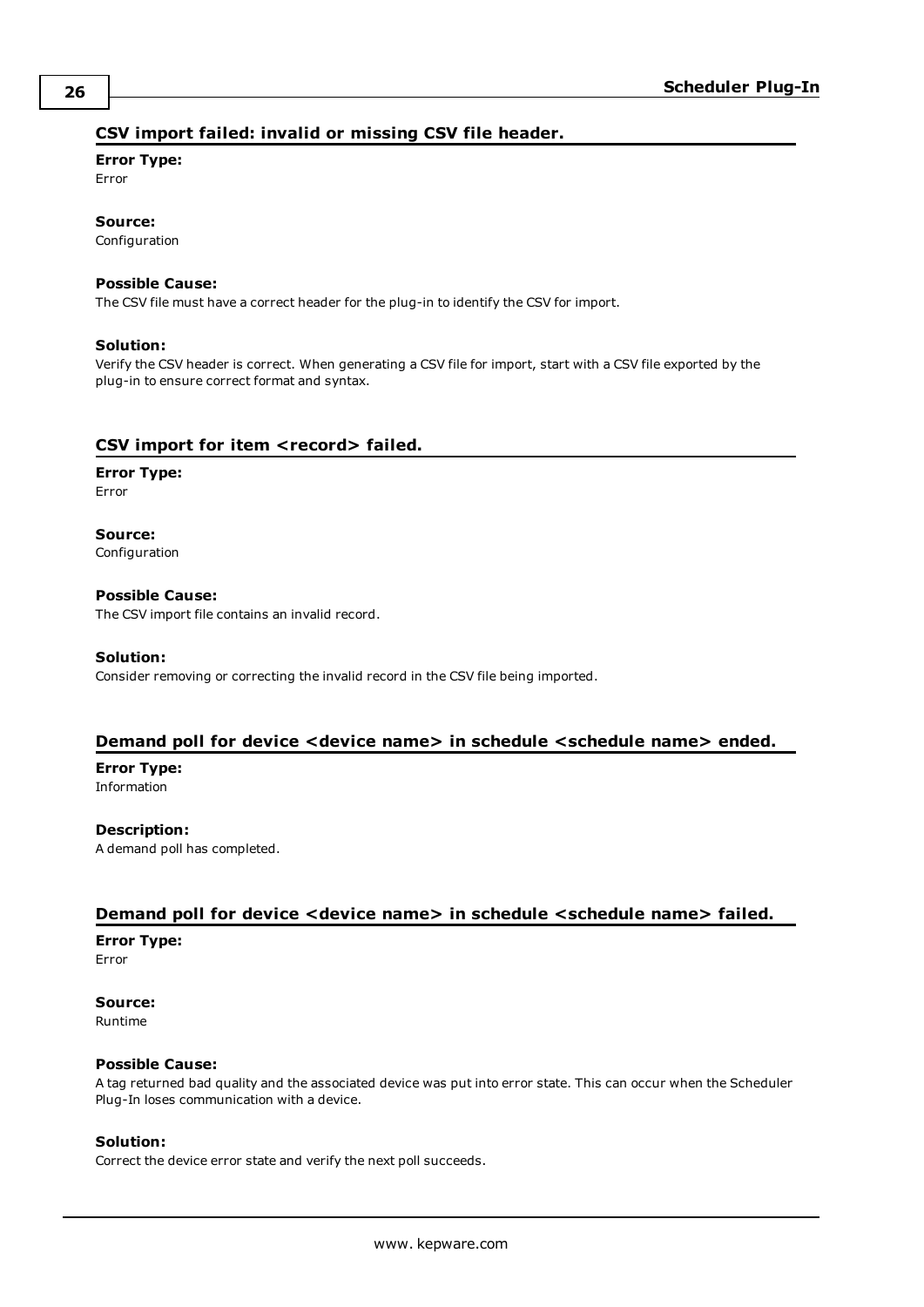### <span id="page-26-0"></span>**Demand poll for device <device name> in schedule <schedule name> ignored because one is already polling.**

**Error Type:** Warning

#### **Source:**

Runtime

#### **Possible Cause:**

A previous demand poll did not complete in time. This can occur when a device takes too long to poll or when the demand poll system tag is written too quickly.

#### **Solution:**

Write to the \_DemandPoll [system](#page-12-0) tag only once the previous demand poll is complete.

### <span id="page-26-1"></span>**Demand poll for device <device name> in schedule <schedule name> started.**

### **Error Type:**

Information

### **Description:**

A demand poll has been initiated with the \_DemandPoll [system](#page-12-0) tag.

### <span id="page-26-2"></span>**Device <device name> in schedule <schedule name> has been <enabled|disabled>.**

#### **Error Type:** Information

### **Description:**

A disabled device cannot be polled by a schedule, demand polled, or override polled.

### <span id="page-26-3"></span>**Device <device name> is being <placed in|taken out of> 'Do not scan, demand poll only' mode by the Scheduler.**

# **Error Type:**

Warning

### **Source:**

Runtime

### **Possible Cause:**

This device was added to the Scheduler and automatically placed in 'Do not scan, demand poll only' mode. This prevents **[scanned](#page-32-0) reads** from occurring on the device.

### **Solution:**

Manually place this device in 'Do not scan, demand poll only' to prevent this message from being displayed.

**See Also**: **Recurrence [Configuration](#page-7-0) [Priority](#page-17-1) and Order**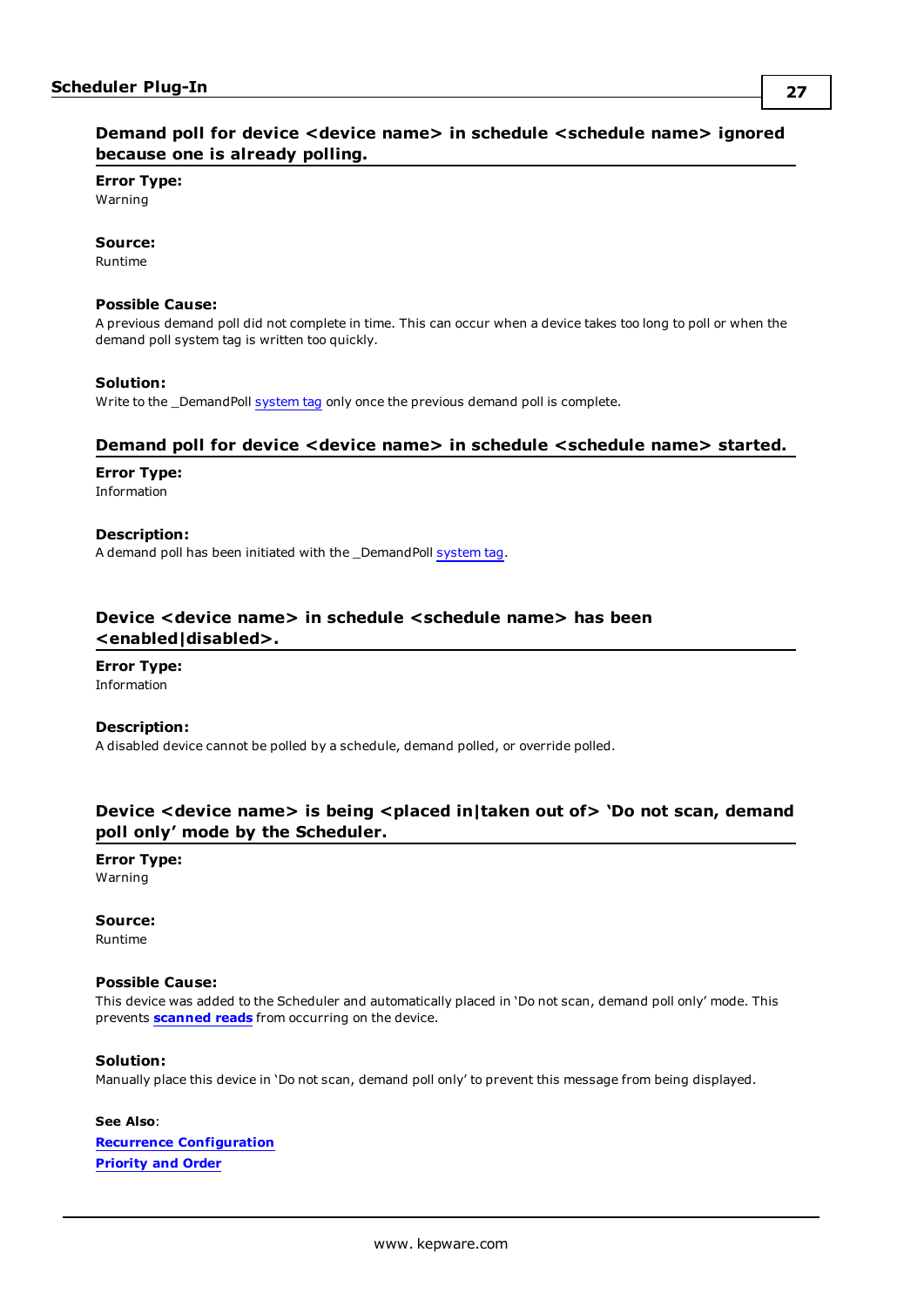### <span id="page-27-0"></span>**<Enabled|Disabled> override for <device name> in schedule <schedule name>.**

**Error Type:**

Information

### **Description:**

The device has been placed in override mode. It will be polled at the schedule's configured override period setting whether the schedule is enabled or disabled. It will not be polled at the scheduled recurrence.

### <span id="page-27-1"></span>**Error adding item <tag name>. System and internal tags cannot be scheduled.**

**Error Type:**

Error

**Source:** Configuration

### **Possible Cause:**

Addition of non-device tags was attempted during CSV import or tag browse.

### **Solution:**

No action required; non-device tags were not added.

### <span id="page-27-2"></span>**Error adding item <tag name>. This is not a valid static or dynamic tag.**

# **Error Type:**

Error

**Source:** Configuration

### **Possible Cause:**

The CSV import file contains an invalid tag name.

### **Solution:**

Consider removing or updating the invalid tag name(s).

### <span id="page-27-3"></span>**Error adding item <tag name>. This item already exists in schedule <schedule name>.**

**Error Type:** Error

**Source:** Configuration

#### **Possible Cause:**

Addition of a duplicate item was attempted. A schedule cannot contain the same tag more than once.

### **Solution:**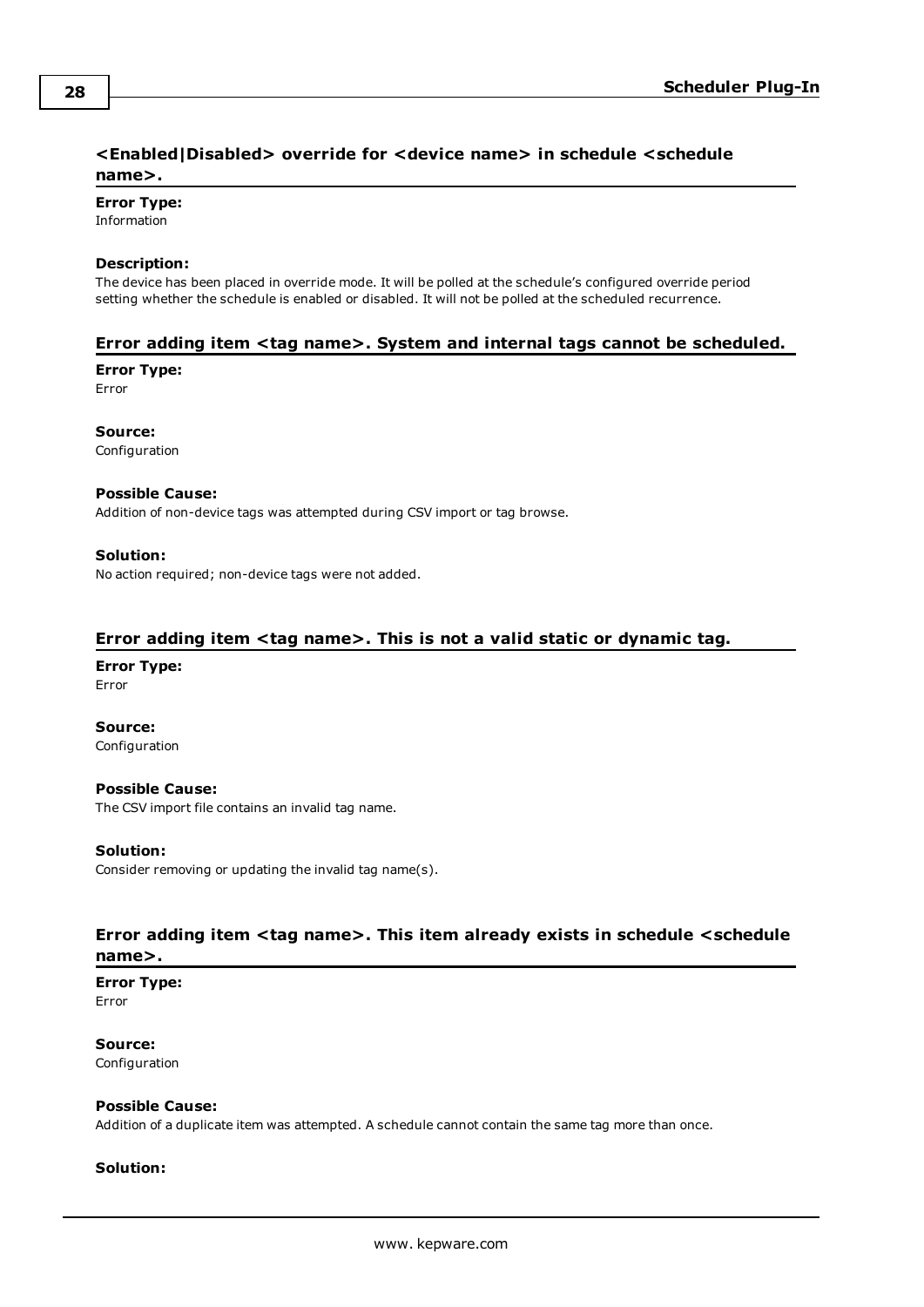### <span id="page-28-0"></span>**Failed to initiate read for <tag name>. A read will be attempted at the start of each scheduled poll.**

**Error Type:** Error

**Source:**

Runtime

### **Possible Cause:**

One or more of the schedule tags are no longer valid.

### **Solution:**

- 1. For static tags, verify that the channel name, device name, and tag name are correct.
- 2. For dynamic tags, verify that the address is valid. *Please see the driver-specific help for address syntax*.

#### <span id="page-28-1"></span>**Failed to load XML. Exception start and end times must be different.**

**Error Type:**

Error

### **Source:**

Configuration

#### **Possible Cause:**

A schedule exception has the same start and end time. Start and end times must be different for periodic exceptions.

#### **Solution:**

Update the periodic exception start or end time to be different.

### <span id="page-28-2"></span>**Failed to register <tag name>. Registration will be attempted at the start of each scheduled poll.**

## **Error Type:**

Error

**Source:** Runtime

**Possible Cause:** One or more of the schedule tags are no longer valid.

### **Solution:**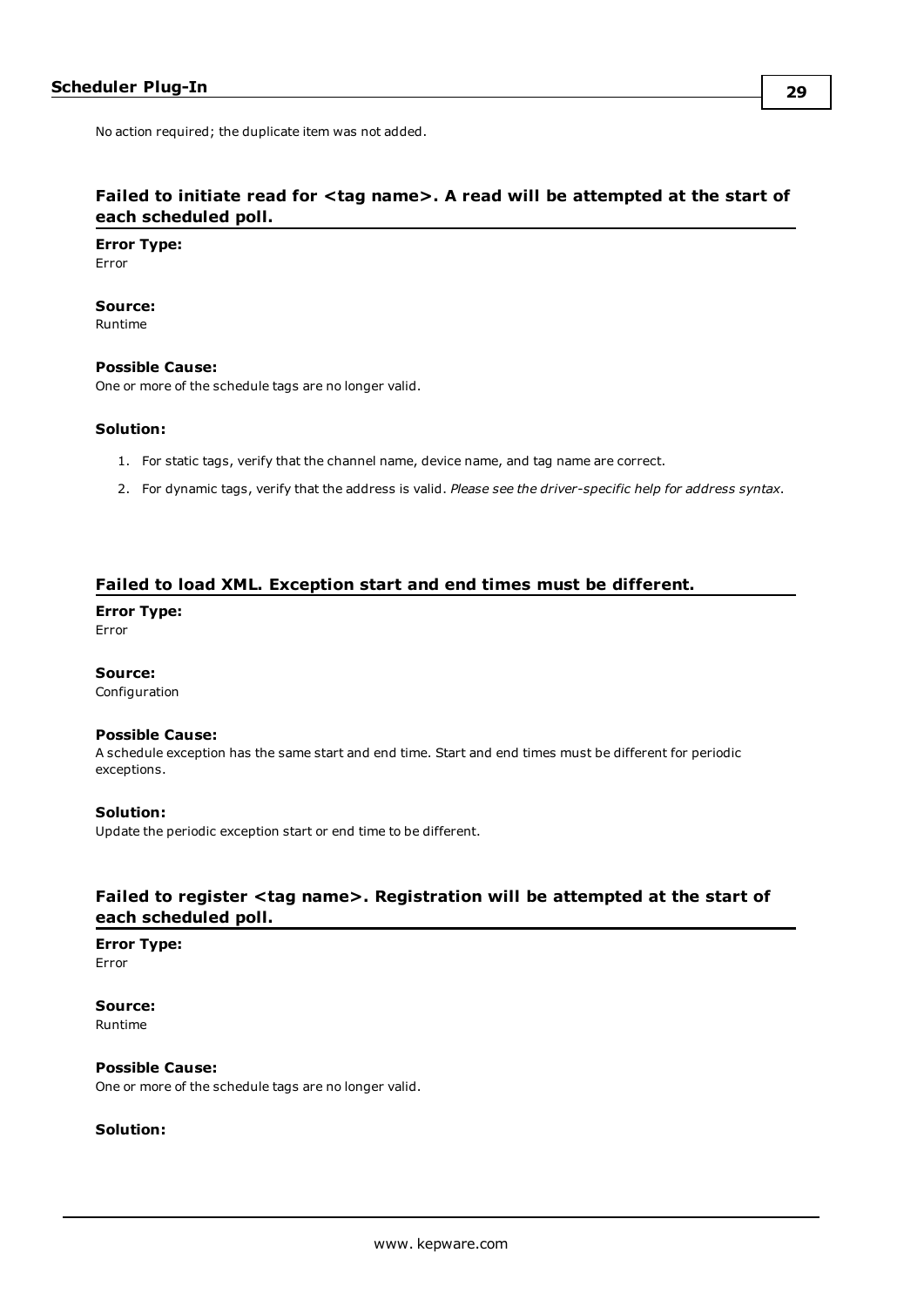- 1. For static tags, verify that the channel name, device name, and tag name are correct.
- 2. For dynamic tags, verify that the address is valid. *Please see the driver-specific help for address syntax*.

### <span id="page-29-0"></span>**Failed to start <device name>, all devices are either in override mode or disabled.**

### **Error Type:**

Error

### **Source:**

Runtime

### **Possible Cause:**

All devices in the schedule are disabled or in override; no scheduled polls can occur.

### **Solution:**

Configure devices under the schedule to be enabled and not in override.

### <span id="page-29-1"></span>**Failed to write <priority> to <schedule name> because schedule priority must be between 1 and <priority>, the number of configured schedules.**

### **Error Type:**

Warning

### **Source:**

Runtime

### **Possible Cause:**

A client tried to write an invalid priority to the \_Priority schedule [system](#page-12-0) tag. The value must be between 1 and the number of configured schedules.

### **Solution:**

Write a valid value to the schedule \_Priority system tag.

#### **See Also:**

<span id="page-29-2"></span>**[Priority](#page-17-1) Order**

### **Next recurrence for <schedule name> will occur at <time> local time.**

#### **Error Type:**

Information

### **Description:**

A new poll will be attempted at this time unless the schedule enters exception time. This message is posted regardless of exception time.

### <span id="page-29-3"></span>**Schedule <schedule name> has been <enabled|disabled>.**

**Error Type:** Information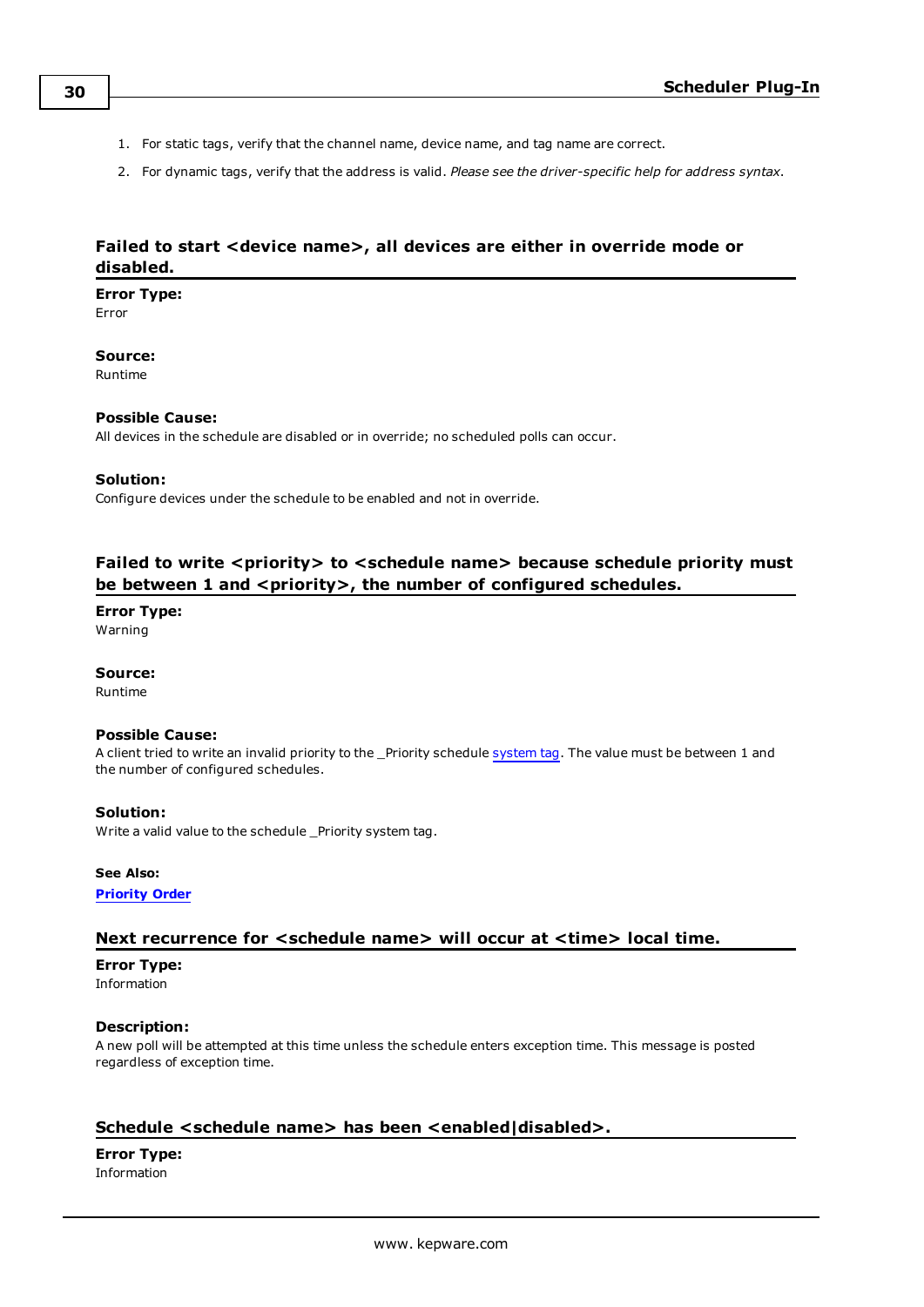#### **Description:**

A disabled schedule does not schedule polls. Devices can still be demand polled or override polled. Devices in a disabled schedule are placed in 'Do not scan, demand poll only' mode.

### <span id="page-30-0"></span>**Schedule <schedule name> has been set to priority <priority>.**

#### **Error Type:**

Information

### **Description:**

Schedule's priority has been changed through the Configuration or by system tags. All schedules of equal or lower priority have been pushed down.

### <span id="page-30-1"></span>**Schedule <schedule name> has <entered|exited> exception time.**

### **Error Type:**

Information

#### **Description:**

The schedule is in its configured exception time. No scheduled polls will occur.

### <span id="page-30-2"></span>**Scheduled poll for <schedule name> completed successfully.**

**Error Type:** Information

#### **Description:**

The schedule has completed polling. No devices were in error upon completion.

### <span id="page-30-3"></span>**Scheduled poll for <schedule name> completed with errors. At least one device in the poll group did not respond.**

**Error Type:** Error

# **Source:**

Runtime

#### **Possible Cause:**

A tag returned bad quality and the associated device was put into error state. This can occur when the Scheduler loses communication with a device.

#### **Solution:**

Correct the device error state and verify the next poll succeeds.

### <span id="page-30-4"></span>**Scheduled poll for <schedule name> ignored due to exception time. Next recurrence will occur at <time> local time.**

**Error Type:** Information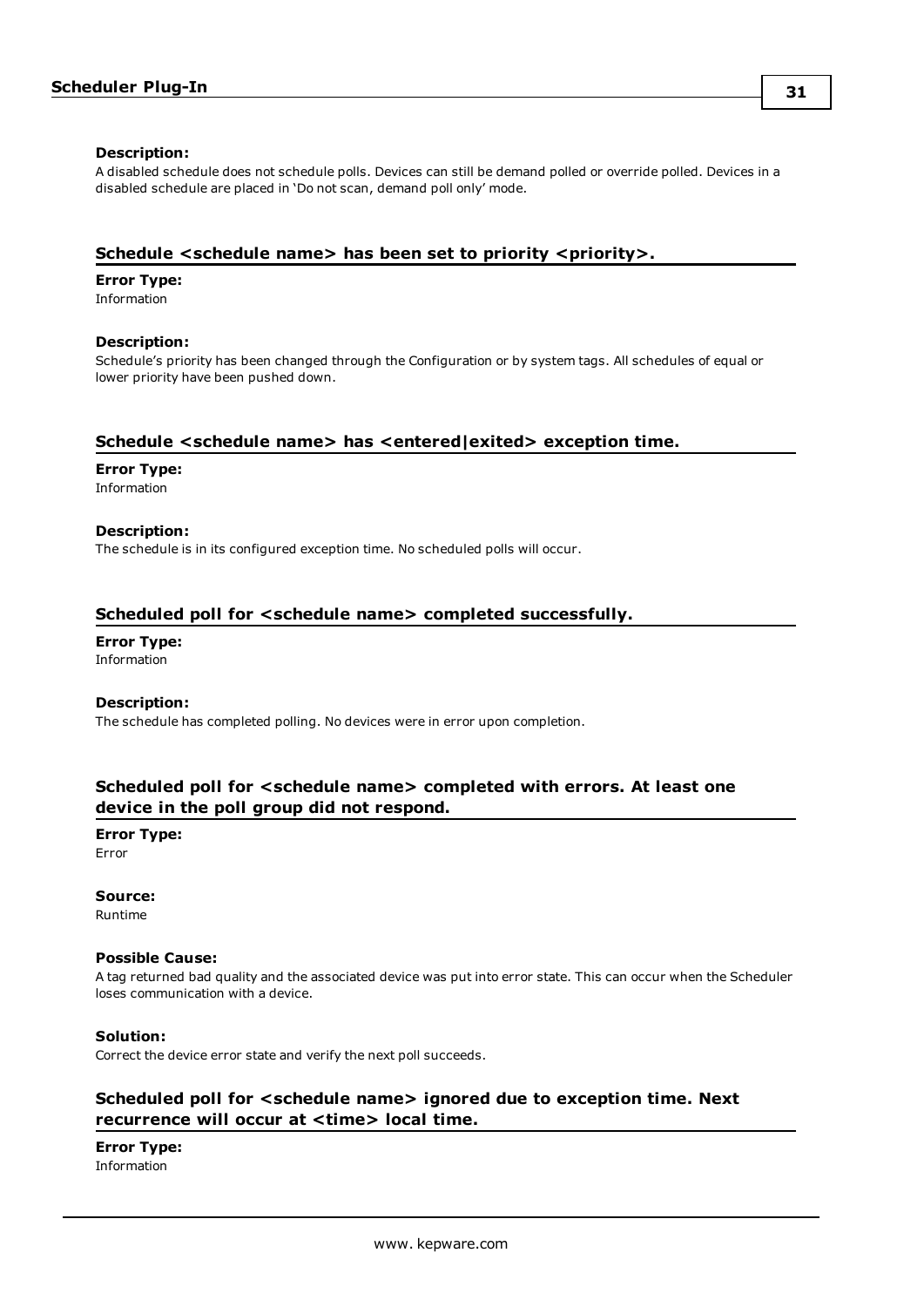### **Description:**

A scheduled poll would have occurred here, but did not because the schedule was in [exception](#page-8-0) time.

### <span id="page-31-0"></span>**The poll scheduled for <schedule name> at 'local time' has overrun. The next poll will begin as soon as the current poll completes.**

**Error Type:**

Warning

### **Source:**

Runtime

#### **Possible Cause:**

The poll takes longer than the schedule's configured poll period. This could be a one-time problem due to a loss of communication to devices being polled.

#### **Solution:**

- 1. If this occurs often or every time a schedule poll occurs, update the schedule's poll recurrences to increase the time between polls.
- 2. For one-time failures, consider using Auto-Demotion to decrease the number of failed read attempts when a device stops communicating. For additional information about Auto-Demotion, refer to the server help.
- 3. Consider overlapping schedules with higher priority. If higher-priority schedules are a trigger, the server services reads for these schedules before lower priority schedules.

**See Also: Recurrence [Configuration](#page-7-0) [Priority](#page-17-1) and Order**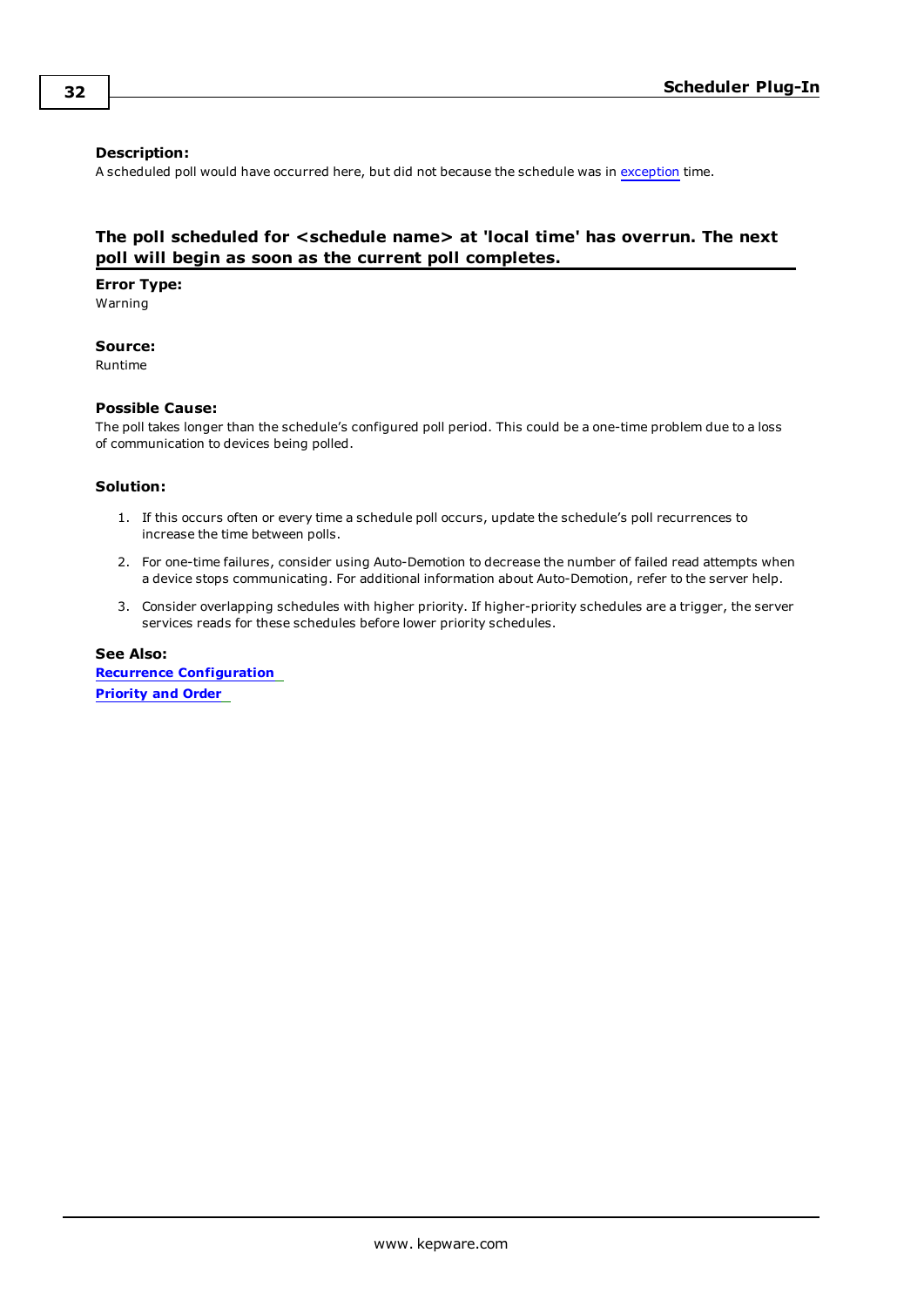### <span id="page-32-0"></span>**Glossary**

**Client-Driven Reads**: Reads initiated by the client. In the OPC protocol, these are synchronous and asynchronous device reads.

**Scanned Reads**: Reads that are periodically initiated by the server. In the OPC protocol, these are subscriptionbased reads.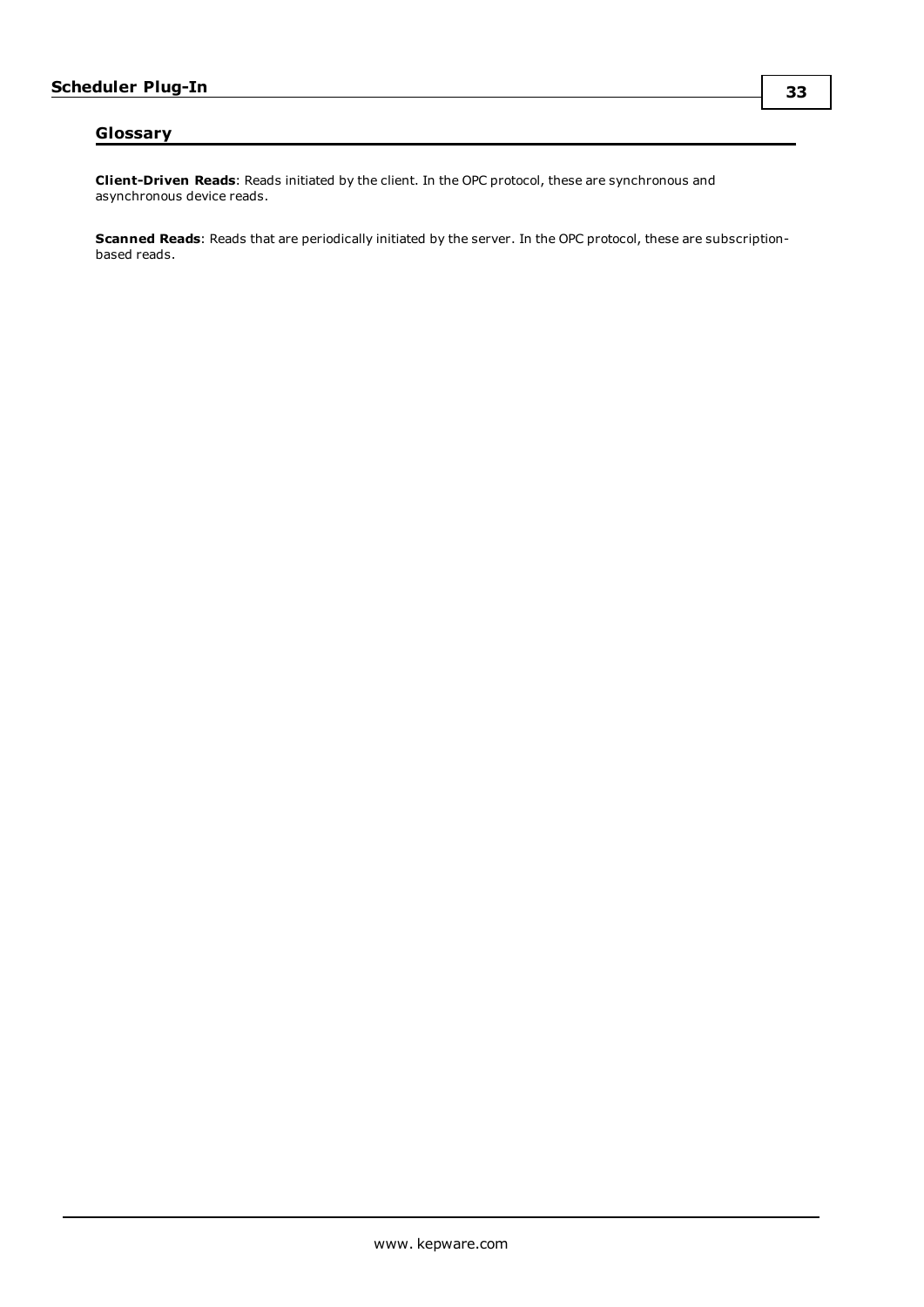# <span id="page-33-0"></span>**Index**

# **A**

Adding Devices [15](#page-14-0)

# **B**

Browsing for Tags [12](#page-11-0) Button Bar [5](#page-4-1)

# **C**

CSV import did not load any tags. [25](#page-24-1) CSV import failed - invalid or missing CSV file header. [26](#page-25-0) CSV import for item <record> failed. [26](#page-25-1) CSV Import/Export [22](#page-21-0) CSV Import/Export with the Add Devices Wizard [22](#page-21-1)

# **D**

Daylight Saving Time [10](#page-9-0) Defining and Editing Tags [11](#page-10-0) Demand poll for device <device name> in schedule <schedule name> ended. [26](#page-25-2) Demand poll for device <device name> in schedule <schedule name> failed. [26](#page-25-3) Demand poll for device <device name> in schedule <schedule name> ignored because one is already polling. [27](#page-26-0) Demand poll for device <device name> in schedule <schedule name> started. [27](#page-26-1) Detail View [6](#page-5-0) Device <device name> in schedule <schedule name> has been <enabled|disabled>. [27](#page-26-2) Device <device name> is being <placed in|taken out of> 'Do not scan, demand poll only' mode by the Scheduler. [27](#page-26-3) Device Properties [17](#page-16-0)

# **E**

Enabled | Disabled override for <device name> in schedule <schedule name>. [28](#page-27-0) Error adding item <tag name>. System and internal tags cannot be scheduled. [28](#page-27-1) Error adding item <tag name>. This is not a valid static or dynamic tag. [28](#page-27-2) Error adding item <tag name>. This item already exists in schedule <schedule name>. [28](#page-27-3) Event Log Messages [25](#page-24-0) Event Log View [6](#page-5-1) Event Playback and Scheduler [20](#page-19-0)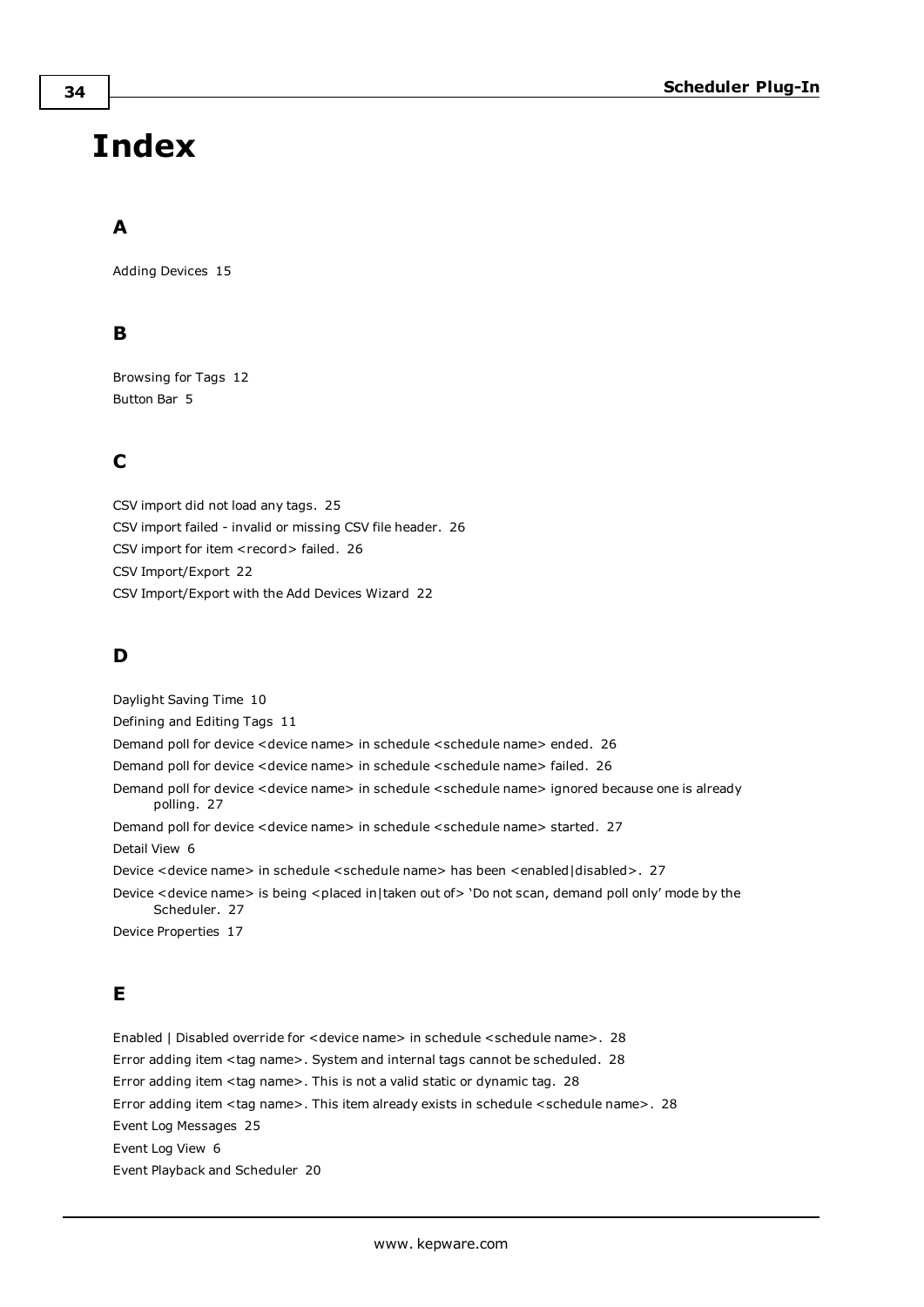Exception Configuration [9](#page-8-0)

### **F**

Failed to initiate read for <tag name>. A read will be attempted at the start of each scheduled poll. [29](#page-28-0) Failed to load XML. Exception start and end times must be different. [29](#page-28-1) Failed to register <tag name>. Registration will be attempted at the start of each scheduled poll. [29](#page-28-2) Failed to start <device name>, all devices are either in override mode or disabled. [30](#page-29-0)

Failed to write <priority> to <schedule name> because schedule priority must be between 1 and <priority>, the number of configured schedules. [30](#page-29-1)

### **G**

Glossary [33](#page-32-0)

### **H**

Help Contents [4](#page-3-0)

### **I**

Initial Updates for OPC Clients [24](#page-23-0)

### **M**

Media-Level Redundancy and Scheduler [19](#page-18-1)

### **N**

Next recurrence for <schedule name> will occur at <time> local time. [30](#page-29-2)

## **O**

OPC DA server [24](#page-23-1) Overview [4](#page-3-1)

### **P**

Plug-In Interface [5](#page-4-0) Priority and Order [18](#page-17-1) Project View [5](#page-4-2)